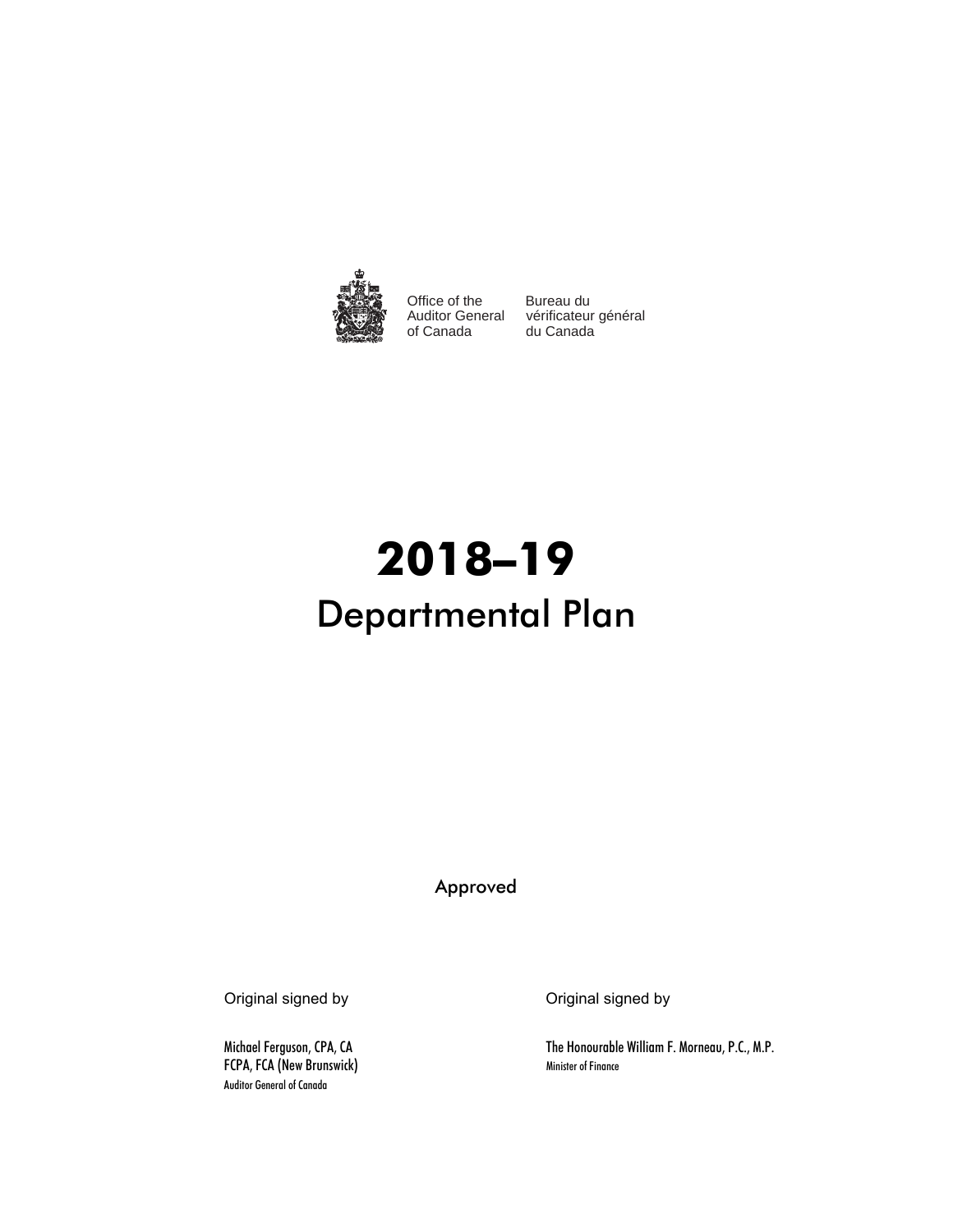© Her Majesty the Queen in Right of Canada, as represented by the Auditor General of Canada, 2018.

Cat. No. FA1-24E-PDF ISSN 2371-7661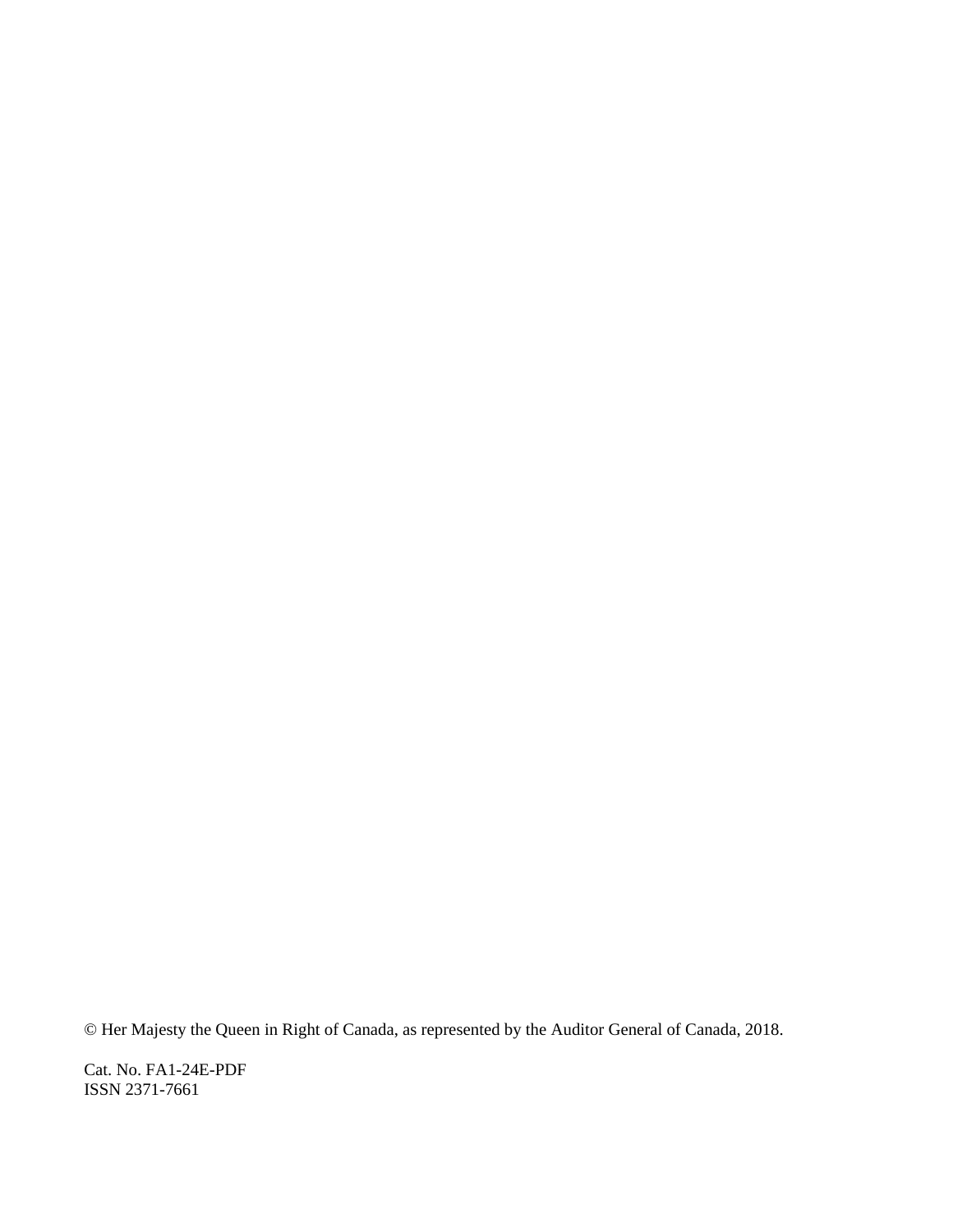# Table of Contents

| <b>Message from the Auditor General of Canada</b>                                                      | 1              |
|--------------------------------------------------------------------------------------------------------|----------------|
| Planned results: What we want to achieve this year and beyond                                          | 3              |
| Our core responsibility: Legislative auditing                                                          | 3              |
| <b>Spending and human resources</b>                                                                    | $\overline{I}$ |
| <b>Planned spending</b>                                                                                | $\overline{I}$ |
| <b>Planned human resources</b>                                                                         | 8              |
| <b>Estimates by vote</b>                                                                               | 8              |
| <b>Supplementary information</b>                                                                       | 9              |
| <b>Corporate information</b>                                                                           | 9              |
| Supporting information on the Program Inventory                                                        | 11             |
| Supplementary information tables                                                                       | 11             |
| Planned reports for 2018-19                                                                            | 12             |
| Organizational contact information                                                                     | 13             |
| Appendix A: Strategic framework of the<br><b>Office of the Auditor General of Canada</b>               | 15             |
| <b>Appendix B: Performance measurement framework</b><br>of the Office of the Auditor General of Canada | 17             |
| <b>Appendix C: Definitions</b>                                                                         | 23             |
| <b>Endnotes</b>                                                                                        | 27             |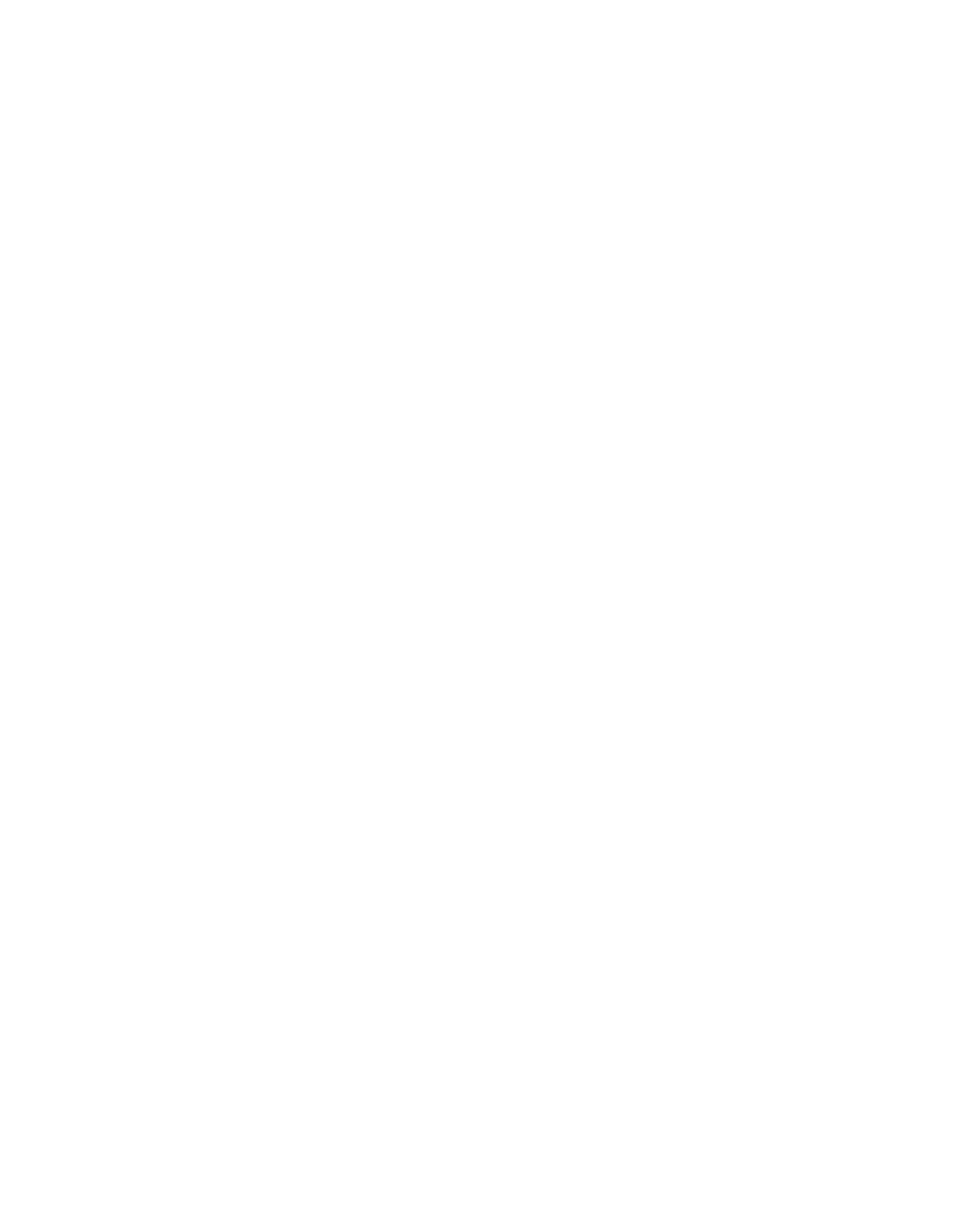# <span id="page-4-0"></span>Message from the Auditor General of Canada

I am pleased to present the Office of the Auditor General of Canada's 2018–19 Departmental Plan. In this plan, we describe our activities, our priorities, and the results we expect to achieve in the 2018–19 fiscal year, along with the measures we will use to assess our performance.

As the legislative auditor of the federal government and Canada's three territories, we provide Parliament and the northern legislatures with independent and objective assurance, advice, and information on government expenditures and the management of government programs. In the 2018–19 fiscal year, we plan to complete 89 financial audits, 27 performance audits, and 8 special examinations.

The mission we set for ourselves is to contribute to a well-managed and accountable government for Canadians. Our vision is to be widely respected for the quality and impact of our work. We have established strategic objectives to ensure that we stay focused on that mission and vision. Each year, we review our strategic objectives and the risks we face, so that we can identify our priorities for the next fiscal year.

We have established as priorities the following three strategic objectives for the 2018–19 fiscal year:

- to ensure effective, efficient, and accountable Office governance and management;
- to be a financially well-managed organization accountable for the use of resources entrusted to it; and
- to develop and maintain a skilled, engaged, and bilingual workforce.

**Our governance and management.** We need to improve our governance and management of our information technology (IT). We recently completed an IT self-assessment and internal audit, both of which identified that we had not maintained our IT security controls well enough. We also need to renew the IT infrastructure that supports our audits.

We have prepared a multi-year IT plan to ensure that we appropriately maintain and update our IT systems. We have already implemented parts of that plan, but it will take us years to implement the whole plan.

**Our finances.** We currently have challenges in meeting our financial management objective because some significant government programs that we audit—such as employee pay, pension investments, and infrastructure investments—have become more complex. In addition, we will need to spend more of our budget on some of our support services, such as human resource management and information technology.

We have communicated our financial challenges to the Minister of Finance, who is the minister responsible for our office in Parliament. In the 2018–19 fiscal year, we intend to find a balance between the resources available to us and the work we need to do. Also, as is our normal practice, we will continue to review our work to identify whether there is anything that we do that is no longer necessary. However, the opportunities to streamline our work are fewer than the new demands that we have to meet.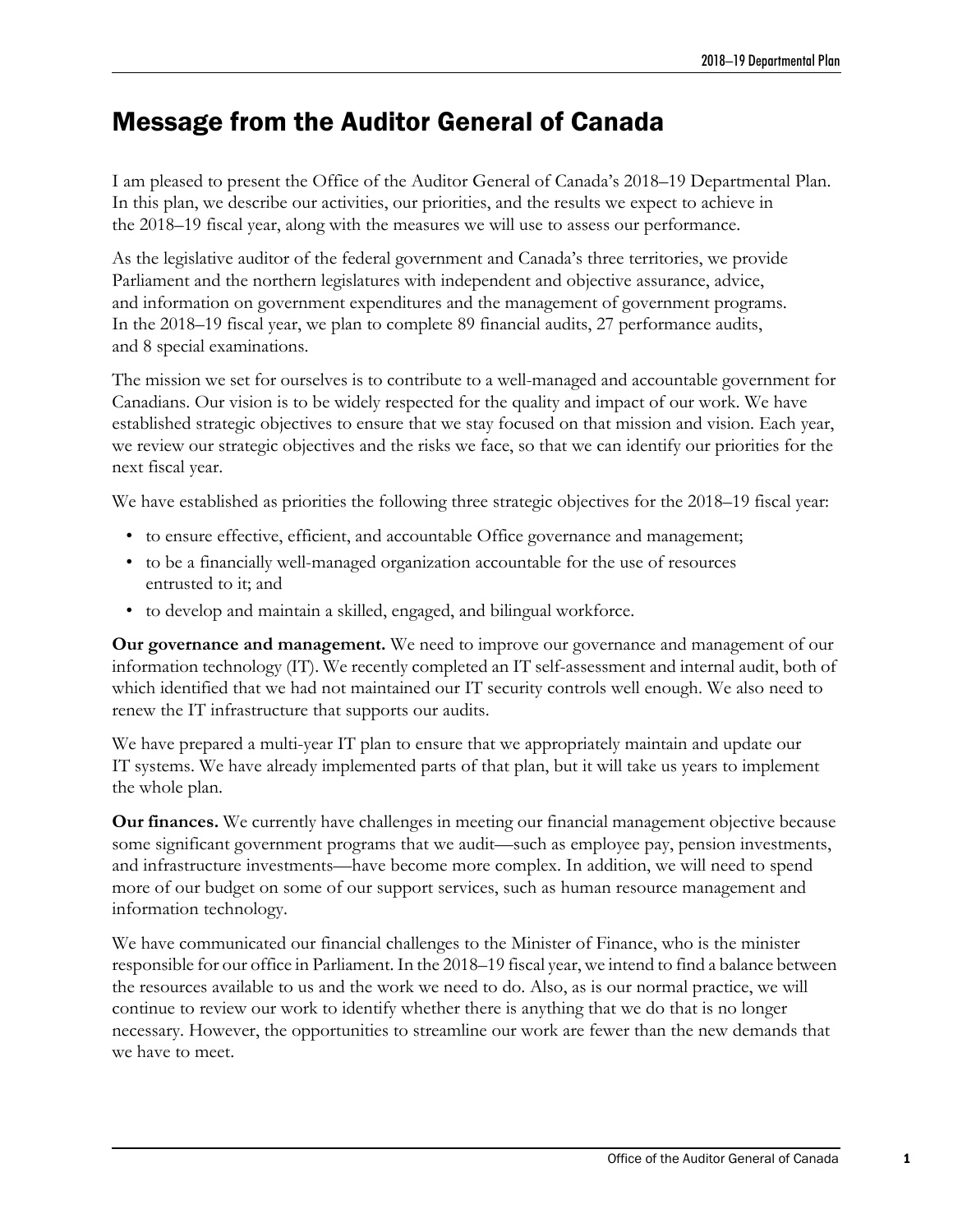**Our people.** We need to ensure that our staff have the skills, support, and time they need to complete their work.

We will implement the next steps in our professional development and second language plans, and we will better match our audit and support service requirements with the human resources we have available to do the work.

It will take a significant and coordinated effort by the entire office to implement these three priorities that we have set for ourselves.

I would once again like to take this opportunity to thank all of our employees for their work. Each year I am impressed by their dedication and their commitment to the Office, to Parliament, and to all Canadians.

Original signed by

Michael Ferguson, CPA, CA FCPA, FCA (New Brunswick) Auditor General of Canada

23 February 2018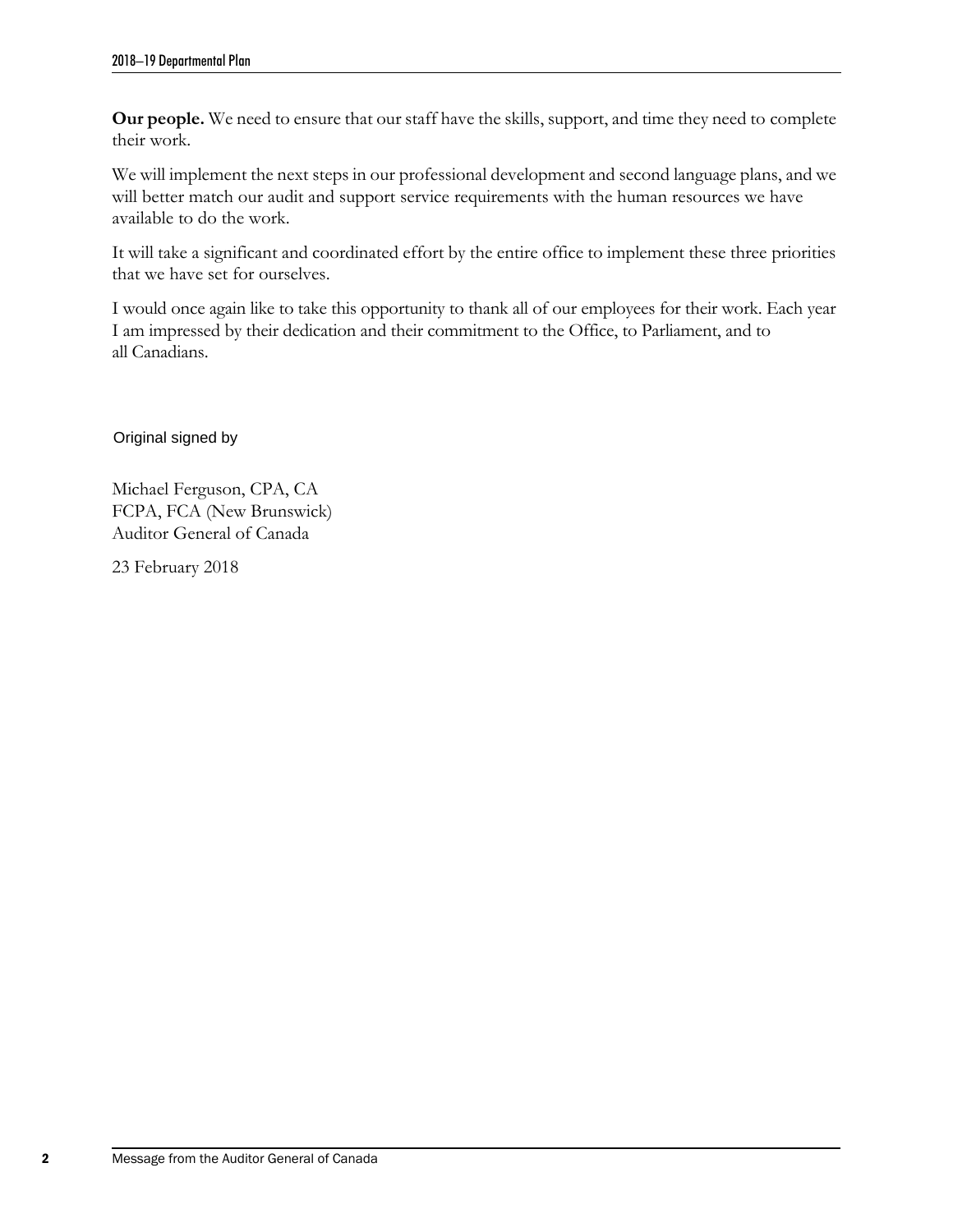# <span id="page-6-0"></span>Planned results: What we want to achieve this year and beyond

Through legislative auditing, the departmental result we seek to achieve is a well-managed and accountable government.

### <span id="page-6-1"></span>Our core responsibility: Legislative auditing

#### **Description**

Our audit reports provide objective, fact-based information and expert advice on government programs and activities. With our audits, we assist Parliament in its work on the authorization and oversight of government spending and operations. Our audits are also used by territorial legislatures, boards of Crown corporations and audit committees to help oversee the management of government activities and hold them to account for the handling of public funds. Financial audits assess if the annual financial statements of the government and Crown corporations are presented fairly, consistent with applicable accounting standards. Performance audits assess if government manages with due regard for economy, efficiency, and environmental impact and measures its effectiveness. Special examinations assess if Crown corporation systems and practices provide reasonable assurance that assets are safeguarded, resources are managed economically and efficiently, and operations are managed effectively.

#### Operating context and risks

The operating context of the Office of the Auditor General of Canada is most affected by developments in the auditing and accounting professions, and by changes in government operations.

Although we will be responding to a number of new auditing and accounting standards, we do not expect this work to require a reallocation of resources in the 2018–19 fiscal year.

There have been many changes in government operations. The federal government's budgeted program expenditures for 2017–18 were \$50 billion higher than its actual program expenses in 2014–15, which has increased the size of our audit universe for both financial and performance audits. The increasing complexity in the nature of government transactions—from pension investments and derivative financial instruments to infrastructure programs and the implementation of new information technology systems—requires us to enhance our methodologies, tools, and training. We have also been given three new financial audits to conduct each year.

These ongoing and evolving changes in our operating context are putting a significant strain on the Office's resources and ability to deliver quality products on a timely basis. In addition, our funding is stable while our operating expenses continue to increase. In particular, our information technology capacity is insufficient to address pending demands.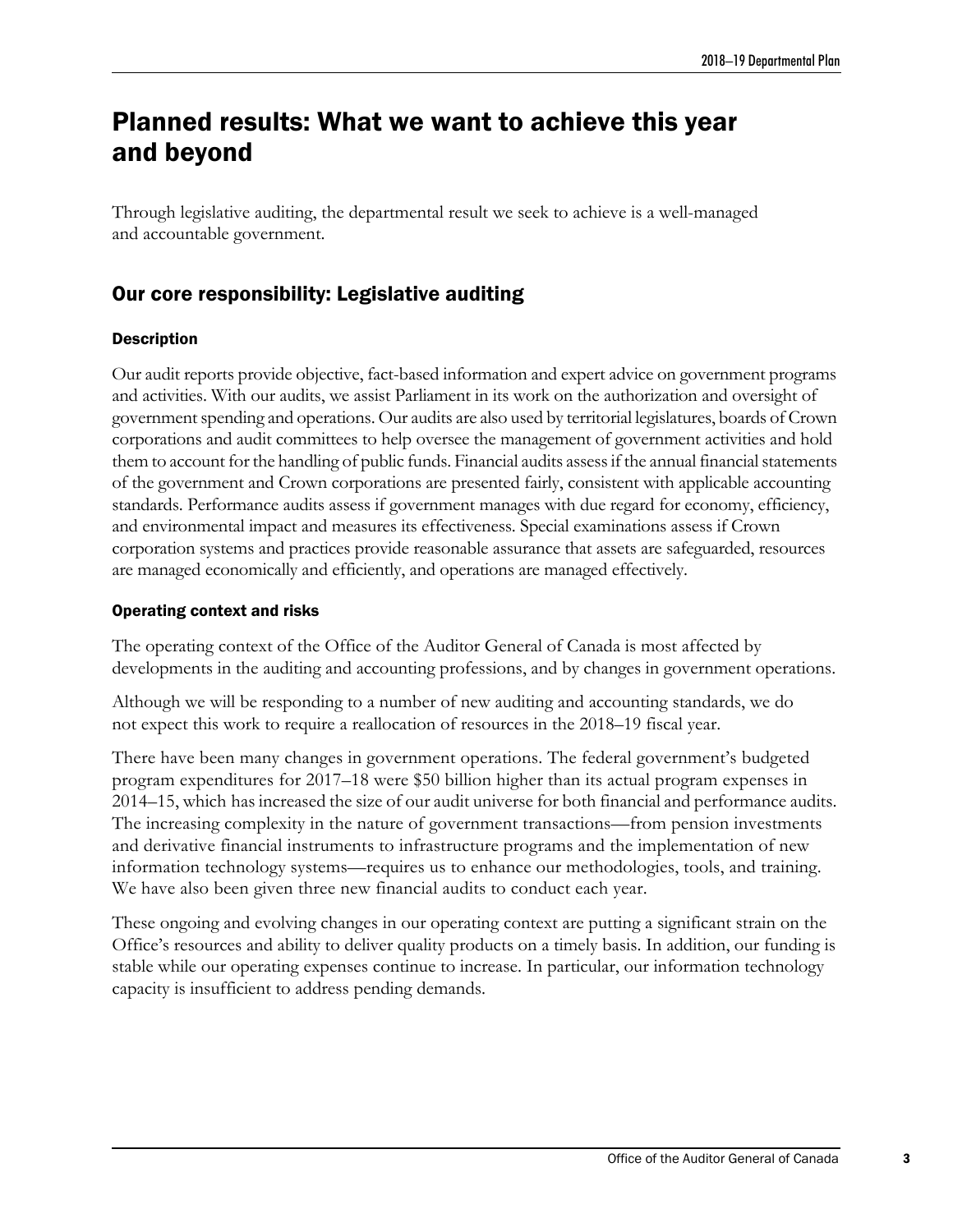#### Planning highlights

In light of our operating context and risks, the Office of the Auditor General of Canada identified the following three strategic objectives as priority areas for the 2018–19 fiscal year:

- Ensure effective, efficient, and accountable Office governance and management.
- Be a financially well-managed organization accountable for the use of resources entrusted to it.
- Develop and maintain a skilled, engaged, and bilingual workforce.

#### **Our governance and management**

The Office's current information technology (IT) security controls do not reduce security risk to a level acceptable to the Office. In addition, we are facing the potential failure of some of our IT systems, with an immediate need to replace our human resource management system. In response, we have developed a multi-year IT security self-assessment plan, which we are currently implementing. We have also developed a roadmap to guide the maintenance and updating of all IT systems. Both of these initiatives require additional resources to fully implement.

#### **Our finances**

The Office is facing capacity pressure in several areas, including Corporate Services and Audit Operations. This situation is affecting our ability to deliver essential services and meet compliance requirements, and it is affecting employee morale. It also means we must make near-term resource decisions that have long-term budget impacts, when future funding levels are uncertain. In response to this pressure, we submitted a funding proposal to the Minister of Finance. In the near term, we will continue with our currently planned program and outputs for the 2018–19 fiscal year, pending a decision from the federal government. The Executive Committee is providing enhanced oversight of spending decisions and developing priorities for longer-term budget allocations. The Office is also looking to eliminate work that is not necessary to fulfill the requirements of professional standards, legal and regulatory requirements, and its internal service standards.

#### **Our people**

Employees throughout the Office are dealing with a lack of capacity to deliver essential services or required products to expected quality standards in a timely manner. In addition, staff will be affected by significant changes in senior management anticipated in the coming years. The Office recognizes that its work plan is ambitious and demanding and that we must reduce the workload on our employees. We are looking at options for how to bring this situation into balance in the coming year.

#### Planned results

The Office has statutory responsibilities for the audit of the consolidated financial statements of the Government of Canada and each of the three territorial governments, and the financial statements of federal Crown corporations, territorial corporations, and other entities. These other entities include INTERPOL, for which the Office has been appointed auditor for 2016, 2017, and 2018; and UNESCO, for which the Office has been appointed auditor for the period 2018–2023. In the 2018–19 fiscal year, we will conduct more than 89 financial audits and related assurance engagements.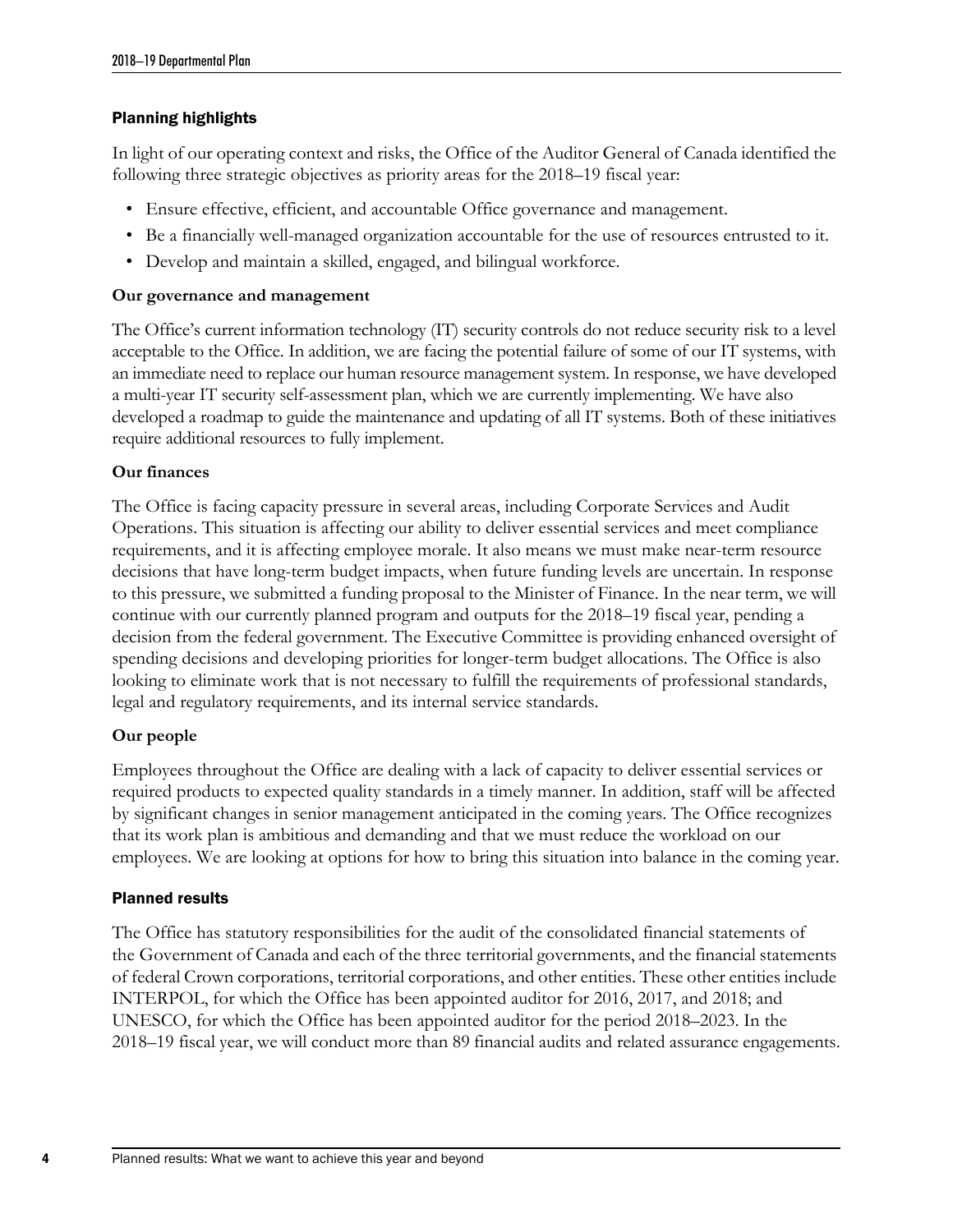We plan to report the findings of 27 federal and territorial performance audits in the 2018–19 fiscal year, including performance audits conducted by the Commissioner of the Environment and Sustainable Development. A [list of these performance audits](#page-15-1) appears in the "Supplementary information" section of this report.

Over a 10-year period, the Office performs special examinations of more than 40 federal Crown corporations. In the 2018–19 fiscal year, we plan to complete examinations of eight federal Crown corporations: the Canada Council for the Arts, the National Museum of Science and Technology, the Business Development Bank of Canada, the Canadian Commercial Corporation, the National Gallery of Canada, the Standards Council of Canada, Marine Atlantic Inc., and Canada Post Corporation.

We monitor and report on our operations using a framework that is built around 11 strategic objectives that guide our audit work and the administration of the Office (see [Appendix A\)](#page-18-1). Our performance measurement framework, presented in [Appendix B,](#page-20-1) establishes our indicators and targets for each of these objectives.

On 1 July 2016, the Treasury Board's Policy on Results came into effect. The objectives of this policy are to improve the achievement of results across government; and to enhance the understanding of the results government seeks to achieve and does achieve, and the resources used to achieve them. The policy defines results as the changes that government organizations seek to influence. It recognizes that results are often outside organizations' immediate control.

The ultimate result that the Office seeks to influence through its legislative auditing is well-managed and accountable government for Canadians. For financial reporting, this result would be demonstrated by high-quality, timely financial information. We measure this by tracking the percentage of audit reports we issue without qualifications or "other matters" raised, and the percentage of these reports that meet statutory or other deadlines, even though we do not fully control the result.

Exhibit 1 presents the Office's departmental result, result indicators, targets, and actual results for the 2014–15, 2015–16, and 2016–17 fiscal years.

| Exhibit 1-Departmental result, result indicators, targets, and actual results for the 2014-15,<br>2015-16, and 2016-17 fiscal years |        |                           |                                                     |                                      |                               |  |  |  |  |
|-------------------------------------------------------------------------------------------------------------------------------------|--------|---------------------------|-----------------------------------------------------|--------------------------------------|-------------------------------|--|--|--|--|
| Departmental result indicators                                                                                                      | Target | Date to achieve<br>target | $2014 - 15$<br><b>Actual results</b>                | $2015 - 16$<br><b>Actual results</b> | $2016 - 17$<br>Actual results |  |  |  |  |
| Departmental result: Well-managed and accountable government                                                                        |        |                           |                                                     |                                      |                               |  |  |  |  |
| Percentage of audit reports<br>on financial statements without<br>qualifications or "other<br>matters" raised.                      | 100%   | Ongoing                   | Indicator not in<br>place during the<br>fiscal year | 94%                                  | 98%                           |  |  |  |  |
| Percentage of special<br>examination reports with no<br>significant deficiencies.                                                   | 100%   | Ongoing                   | 100%                                                | 75%<br>$(3 \text{ of } 4)^{1}$       | 40%<br>$(2 \text{ of } 5)^2$  |  |  |  |  |

1A significant deficiency was noted in the special examination of VIA Rail Canada Inc.

<sup>2</sup>Significant deficiencies were noted in the special examinations of the Atlantic Pilotage Authority, the Freshwater Fish Marketing Corporation, and the International Development Research Centre.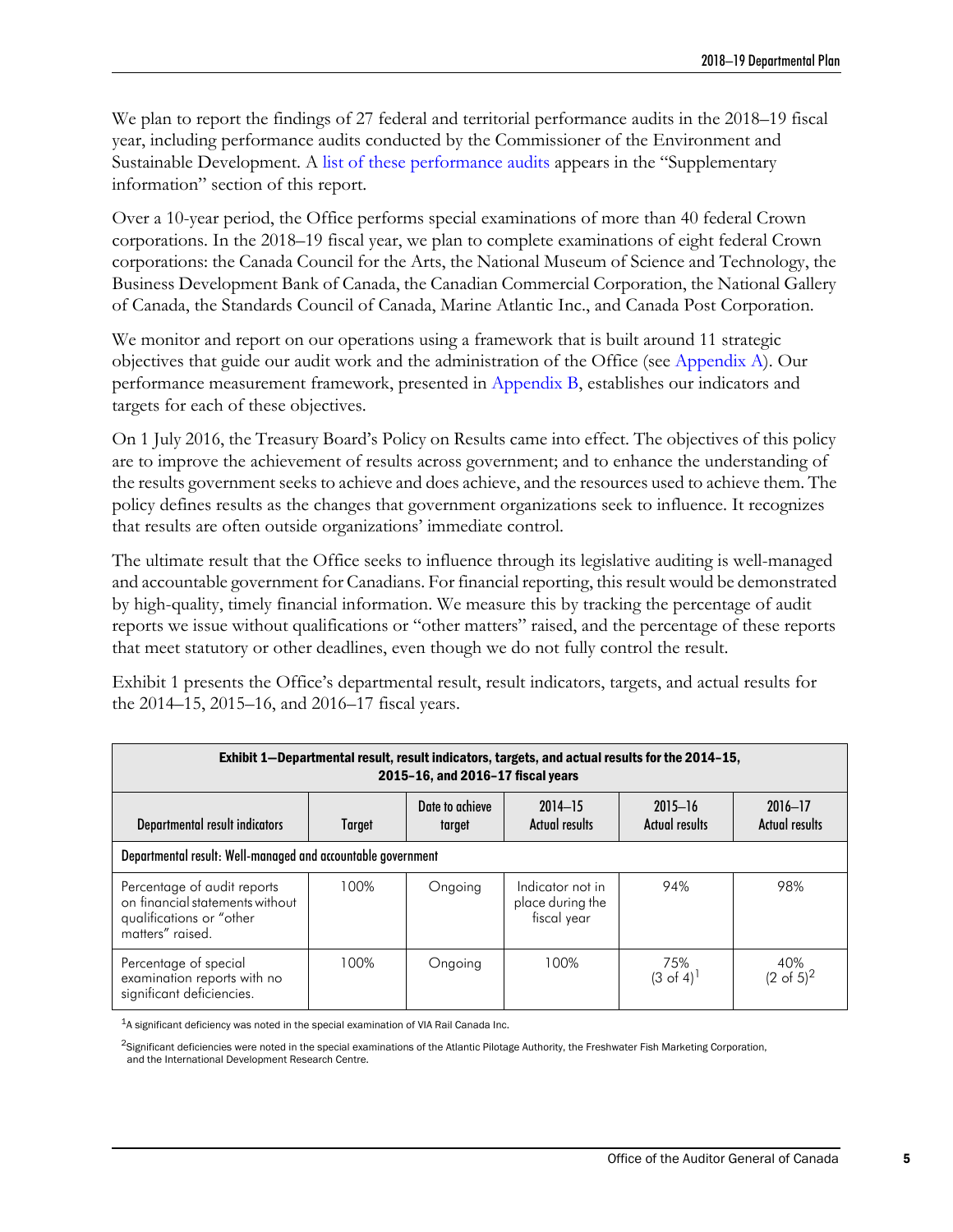| Exhibit 1-Departmental result, result indicators, targets, and actual results for the 2014-15,<br>2015-16, and 2016-17 fiscal years (continued)                                                                                                               |               |                           |                                      |                                      |                                                                                                                            |  |  |  |  |
|---------------------------------------------------------------------------------------------------------------------------------------------------------------------------------------------------------------------------------------------------------------|---------------|---------------------------|--------------------------------------|--------------------------------------|----------------------------------------------------------------------------------------------------------------------------|--|--|--|--|
| Departmental result indicators                                                                                                                                                                                                                                | <b>Target</b> | Date to achieve<br>target | $2014 - 15$<br><b>Actual results</b> | $2015 - 16$<br><b>Actual results</b> | $2016 - 17$<br><b>Actual results</b>                                                                                       |  |  |  |  |
| Percentage of audit<br>recommendations/opinions<br>addressed by entities: For<br>financial audits, percentage of<br>qualifications and "other<br>matters" addressed from<br>one financial audit report to<br>the next.                                        | 100%          | Ongoing                   | Target not met<br>(50%)              | Target not met<br>(50%)              | Target not met<br>(75%)<br>(Audit opinion<br>on Reserve<br>Force Pension<br>Plan not issued<br>for 2014-15<br>and 2015-16) |  |  |  |  |
| Percentage of audit<br>recommendations/opinions<br>addressed by entities: For<br>performance audits,<br>percentage of<br>recommendations examined<br>in our performance audit<br>follow-up audits for which<br>progress is assessed as<br>satisfactory.       | At least 75%  | Ongoing                   | Target met                           | No follow-up<br>conducted            | Target not met<br>(Satisfactory<br>progress<br>on $0$ of $3$<br>recommendations<br>subject to<br>follow-up)                |  |  |  |  |
| Percentage of audit<br>recommendations/opinions<br>addressed by entities: For<br>special examinations,<br>percentage of significant<br>deficiencies reported in our<br>special examination reports<br>that are addressed from one<br>examination to the next. | 100%          | Ongoing                   | Target met                           | Target met                           | Target not met<br>(Continuing<br>significant<br>deficiencies at<br>Freshwater<br>Fish Marketing<br>Corporation)            |  |  |  |  |
| Percentage of audit reports to<br>Parliament that are reviewed<br>by parliamentary committees.                                                                                                                                                                | At least 65%  | Ongoing                   | 44%                                  | 59%                                  | Target met<br>(72%)                                                                                                        |  |  |  |  |
| Percentage of audits that meet<br>statutory deadlines, where<br>applicable, or our planned<br>reporting dates:                                                                                                                                                |               |                           |                                      |                                      |                                                                                                                            |  |  |  |  |
| • financial audits with a<br>statutory deadline and<br>special examinations                                                                                                                                                                                   | 100%          | Ongoing                   | 96%                                  | 90%                                  | Target not met<br>(95%)                                                                                                    |  |  |  |  |
| • financial audits of federal<br>organizations with no<br>statutory deadline, financial<br>audits of territorial<br>organizations, and<br>performance audits                                                                                                  | At least 80%  | Ongoing                   | Target met                           | Target met                           | Target met                                                                                                                 |  |  |  |  |

1A significant deficiency was noted in the special examination of VIA Rail Canada Inc.

<sup>2</sup>Significant deficiencies were noted in the special examinations of the Atlantic Pilotage Authority, the Freshwater Fish Marketing Corporation, and the International Development Research Centre.

Financial, human resources, and performance information for the Office of the Auditor General of Canada's Program Inventory is available in the [GC InfoBase.](https://www.tbs-sct.gc.ca/ems-sgd/edb-bdd/index-eng.html#start)<sup>1</sup>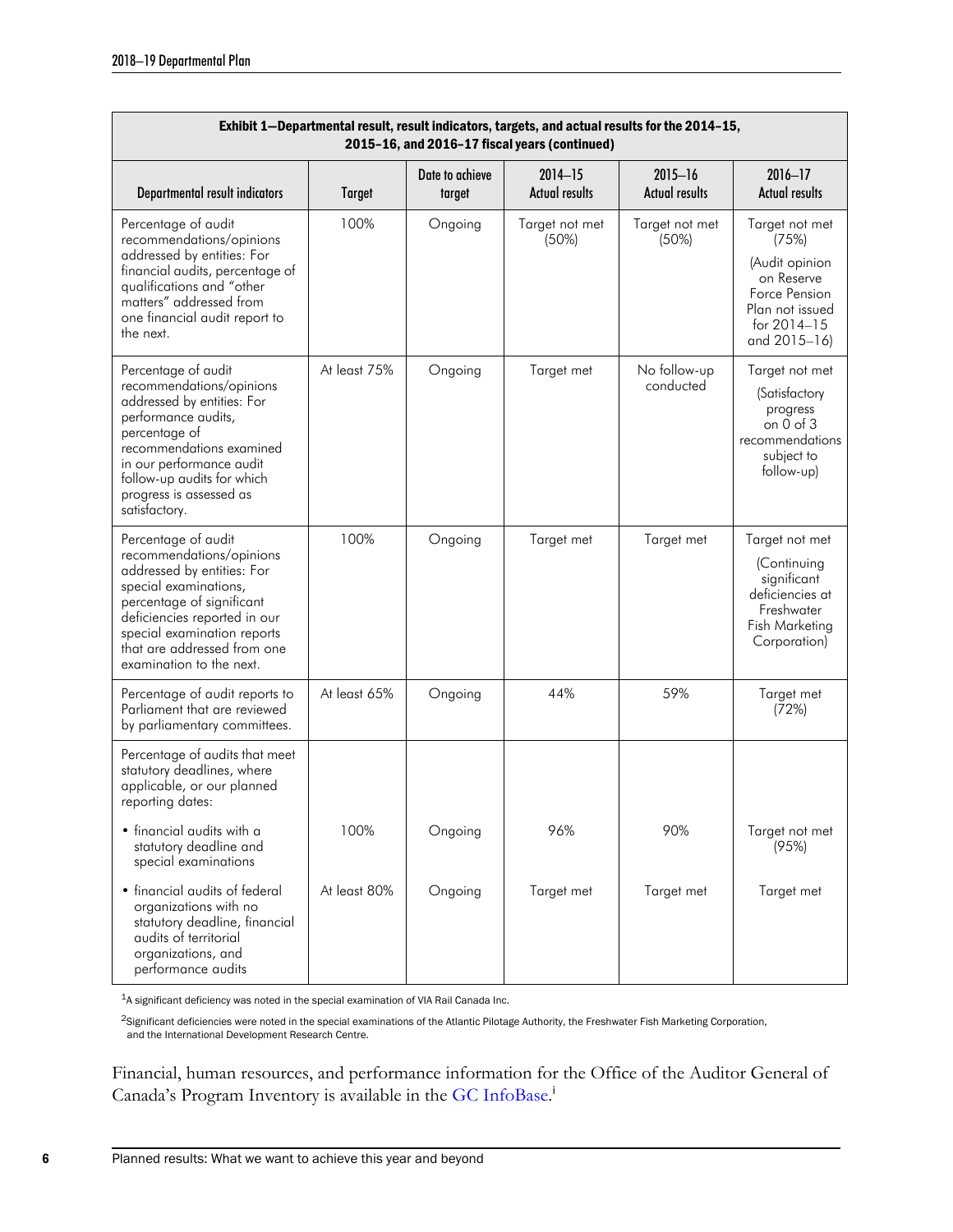# <span id="page-10-0"></span>Spending and human resources

### <span id="page-10-1"></span>Planned spending

Exhibit 2 shows the Office's spending trend for the 2015–16 to 2020–21 fiscal years. Planned spending in the 2018–19 through 2020–21 fiscal years does not include any additional funding requested in the Office's funding proposal submitted to the Minister of Finance.



Exhibit 3 provides the Office of the Auditor General of Canada's spending summary for the same period.

| <b>Exhibit 3–Spending summary (\$ dollars)</b>                                                                                                                                        |                        |             |                      |                         |             |             |  |  |
|---------------------------------------------------------------------------------------------------------------------------------------------------------------------------------------|------------------------|-------------|----------------------|-------------------------|-------------|-------------|--|--|
|                                                                                                                                                                                       | <b>Actual spending</b> |             | Forecast<br>spending | <b>Planned spending</b> |             |             |  |  |
| Legislative<br>auditing activity                                                                                                                                                      | $2015 - 16$            | $2016 - 17$ | $2017 - 18$          | 2018-19                 | $2019 - 20$ | $2020 - 21$ |  |  |
| Financial audits of<br>Crown corporations,<br>territorial<br>governments, and<br>other organizations,<br>and of the summary<br>financial statements<br>of the Government<br>of Canada | 43,000,000             | 42,100,000  | 45,800,000           | 45,500,000              | 46,800,000  | 46,900,000  |  |  |
| Performance audits<br>and studies                                                                                                                                                     | 34,900,000             | 33,500,000  | 31,700,000           | 32,900,000              | 33,200,000  | 33,400,000  |  |  |
| Special<br>examinations<br>of Crown<br>corporations                                                                                                                                   | 3,500,000              | 5,400,000   | 7,200,000            | 5,900,000               | 4,200,000   | 3,800,000   |  |  |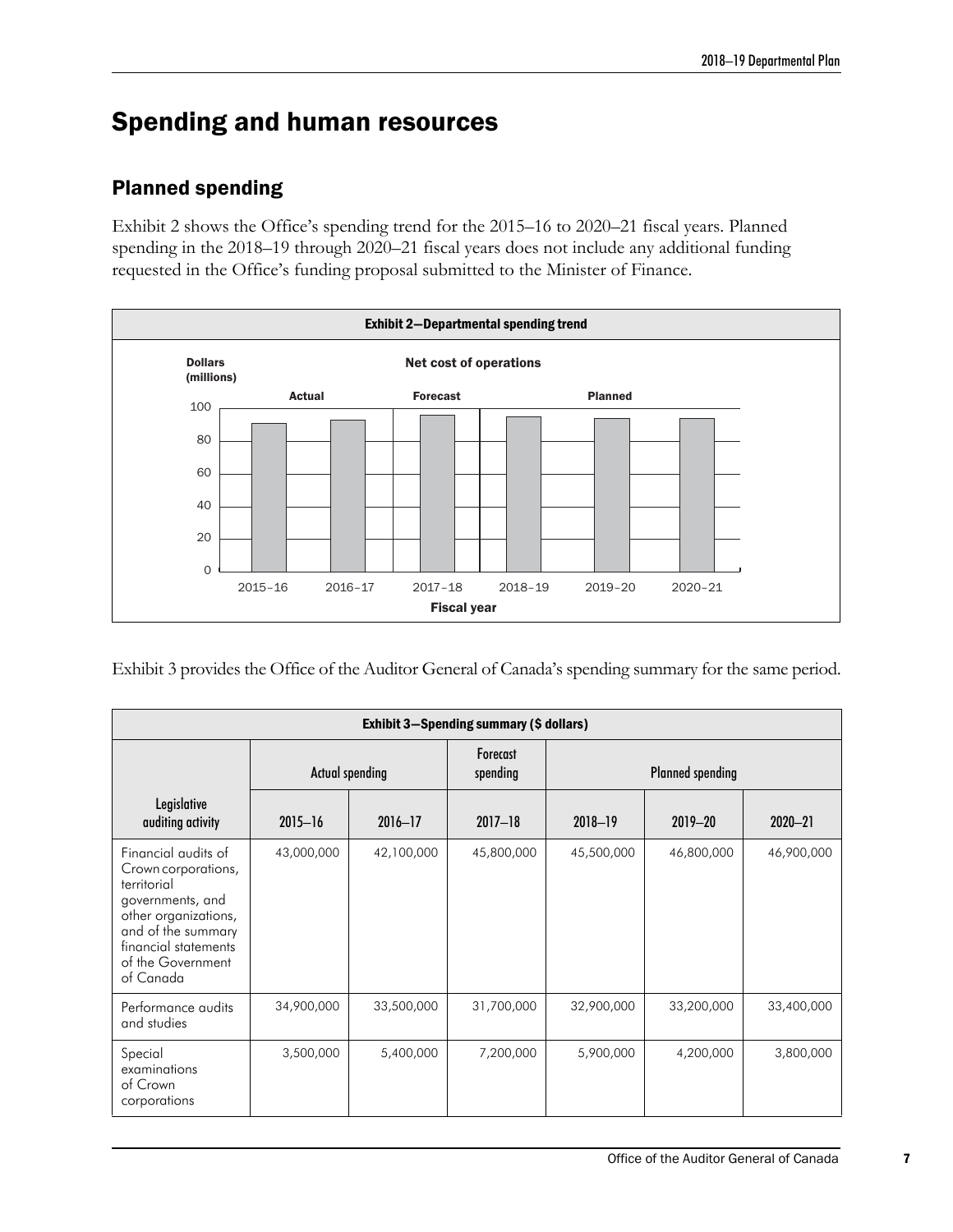| Exhibit 3-Spending summary (\$ dollars) (continued)                                   |                        |             |                      |             |             |             |  |  |
|---------------------------------------------------------------------------------------|------------------------|-------------|----------------------|-------------|-------------|-------------|--|--|
|                                                                                       | <b>Actual spending</b> |             | Forecast<br>spending |             |             |             |  |  |
| Legislative<br>auditing activity                                                      | $2015 - 16$            | $2016 - 17$ | $2017 - 18$          | 2018-19     | $2019 - 20$ | $2020 - 21$ |  |  |
| Sustainable<br>development<br>monitoring activities<br>and environmental<br>petitions | 1,700,000              | 2,200,000   | 2,900,000            | 1,900,000   | 1,900,000   | 1,900,000   |  |  |
| Professional<br>practices                                                             | 9,100,000              | 9,800,000   | 9,200,000            | 9,800,000   | 9,500,000   | 9,600,000   |  |  |
| Total cost of<br>operations                                                           | 92,200,000             | 93,000,000  | 96,800,000           | 96,000,000  | 95,600,000  | 95,600,000  |  |  |
| Less: costs recovered                                                                 | (1,500,000)            | (500,000)   | (400,000)            | (1,000,000) | (1,800,000) | (1,600,000) |  |  |
| Net cost of<br>operations                                                             | 90,700,000             | 92,500,000  | 96,400,000           | 95,000,000  | 93,800,000  | 94,000,000  |  |  |

### <span id="page-11-0"></span>Planned human resources

Exhibit 4 provides the Office's human resources planning summary for the 2015–16 to 2020–21 fiscal years.

| <b>Exhibit 4–Human resources planning summary (full-time equivalents)</b> |             |                 |         |                                      |             |  |  |
|---------------------------------------------------------------------------|-------------|-----------------|---------|--------------------------------------|-------------|--|--|
| Actual                                                                    | Actual      | <b>Forecast</b> |         | <b>Planned full-time equivalents</b> |             |  |  |
| $2015 - 16$                                                               | $2016 - 17$ | $2017 - 18$     | 2018-19 | $2019 - 20$                          | $2020 - 21$ |  |  |
| 546                                                                       | 555         | 570             | 550     | 550                                  | 550         |  |  |

### <span id="page-11-1"></span>Estimates by vote

Excluding Budget 2018, \$78,224,516 in funding is anticipated through the Main Estimates. Of this amount, \$69,027,524 requires approval by Parliament. The remaining \$9,196,992 represents statutory forecasts that do not require additional approval and are provided for information purposes.

For information on the Office of the Auditor General of Canada's appropriations, please consult the [2018–19 Main Estimates.](https://www.canada.ca/en/treasury-board-secretariat/services/planned-government-spending/government-expenditure-plan-main-estimates.html)<sup>ii</sup>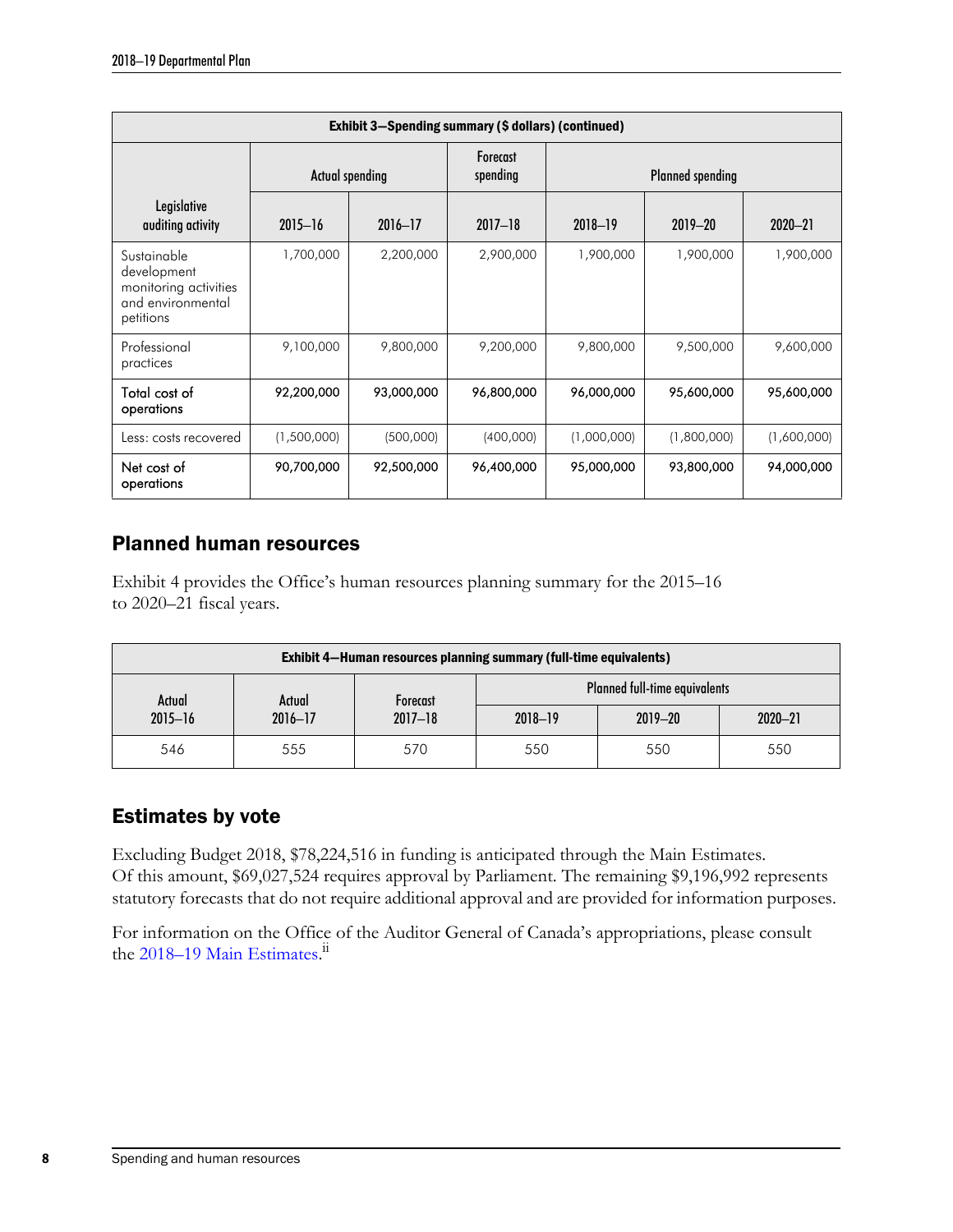# <span id="page-12-0"></span>Supplementary information

### <span id="page-12-1"></span>Corporate information

#### Organizational profile

**Auditor General of Canada:** Michael Ferguson, CPA, CA, FCPA, FCA (New Brunswick)

#### **Main legislative authorities:**

[Auditor General Act,](http://laws-lois.justice.gc.ca/eng/acts/A-17/index.html) R.S.C. 1985, c. A-17

[Financial Administration Act,](http://laws-lois.justice.gc.ca/eng/acts/F-11/index.html) R.S.C. 1985, c. F-11

#### **Year established:** 1878

**Minister:** The Honourable William F. Morneau, P.C., M.P., Minister of Finance\*

\* The Auditor General acts independently in the execution of his audit responsibilities, but reports to Parliament on expenditures through the Minister of Finance.

#### Raison d'être, mandate, and role

["Raison d'être, mandate and role: who we are and what we do"](http://www.oag-bvg.gc.ca/internet/English/acc_rpt_e_42885.html) is available on the Office of the Auditor General of Canada's website.<sup>iii</sup>

#### Operating context and key risks

Information on [operating context and key risks](http://www.oag-bvg.gc.ca/internet/English/acc_rpt_e_42886.html) is available on the Office of the Auditor General of Canada's website.iv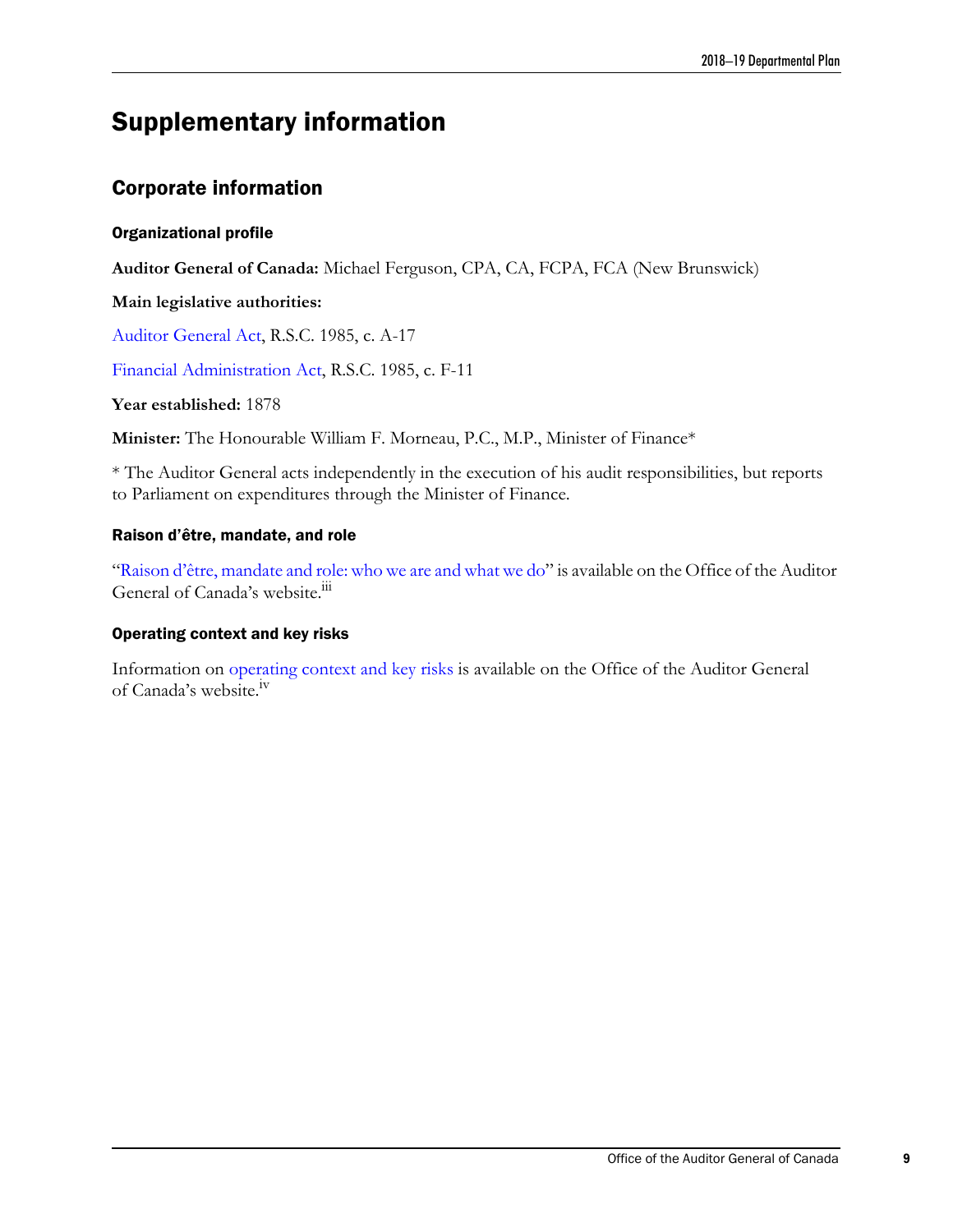#### Reporting framework

The Office of the Auditor General of Canada's Departmental Results Framework and Program Inventory of record for 2018–19 are shown in Exhibit 5.

| <b>Exhibit 5-Departmental Results Framework and Program Inventory</b>                                                                                                                           |                                                                                                                                                                                                                                               |  |  |  |  |  |  |  |
|-------------------------------------------------------------------------------------------------------------------------------------------------------------------------------------------------|-----------------------------------------------------------------------------------------------------------------------------------------------------------------------------------------------------------------------------------------------|--|--|--|--|--|--|--|
| Core responsibility: Legislative auditing                                                                                                                                                       |                                                                                                                                                                                                                                               |  |  |  |  |  |  |  |
| Description                                                                                                                                                                                     | <b>Result and indicators</b>                                                                                                                                                                                                                  |  |  |  |  |  |  |  |
| Our audit reports provide objective,<br>fact-based information and expert                                                                                                                       | Well-managed and accountable government:                                                                                                                                                                                                      |  |  |  |  |  |  |  |
| advice on government programs and<br>activities. With our audits, we assist                                                                                                                     | • Percentage of audit reports on financial statements issued without<br>qualifications or "other matters" raised.                                                                                                                             |  |  |  |  |  |  |  |
| Parliament in its work on the<br>authorization and oversight of                                                                                                                                 | • Percentage of special examination reports with no significant deficiencies.                                                                                                                                                                 |  |  |  |  |  |  |  |
| government spending and operations.<br>Our audits are also used by territorial<br>legislatures, boards of Crown                                                                                 | • Percentage audit recommendations/opinions addressed by entities:<br>For financial audits, percentage of qualifications and "other matters" addressed<br>from one financial audit report to the next.                                        |  |  |  |  |  |  |  |
| corporations and audit committees to<br>help oversee the management of<br>government activities and hold them<br>to account for the handling of public<br>funds. Financial audits assess if the | • Percentage audit recommendations/opinions addressed by entities:<br>For performance audits, percentage of recommendations examined in our<br>performance audit follow-up audits for which progress is assessed as<br>satisfactory.          |  |  |  |  |  |  |  |
| annual financial statements of the<br>government and Crown corporations<br>are presented fairly, consistent with<br>applicable accounting standards.                                            | • Percentage audit recommendations/opinions addressed by entities:<br>For special examinations, percentage of significant deficiencies reported in our<br>special examination reports that are addressed from one examination to the<br>next. |  |  |  |  |  |  |  |
| Performance audits assess if<br>government manages with due regard<br>for economy, efficiency, and                                                                                              | • Percentage of audit reports to Parliament that are reviewed by parliamentary<br>committees.                                                                                                                                                 |  |  |  |  |  |  |  |
| environmental impact and measures<br>its effectiveness. Special examinations<br>assess if Crown corporation systems                                                                             | • Percentage of audits that meet statutory deadlines, where applicable,<br>or our reporting dates.                                                                                                                                            |  |  |  |  |  |  |  |
| and practices provide reasonable<br>assurance that assets are                                                                                                                                   | <b>Program Inventory</b>                                                                                                                                                                                                                      |  |  |  |  |  |  |  |
| safeguarded, resources are managed                                                                                                                                                              | • Financial audit                                                                                                                                                                                                                             |  |  |  |  |  |  |  |
| economically and efficiently, and<br>operations are managed effectively.                                                                                                                        | • Special examinations                                                                                                                                                                                                                        |  |  |  |  |  |  |  |
|                                                                                                                                                                                                 | • Performance audit                                                                                                                                                                                                                           |  |  |  |  |  |  |  |
|                                                                                                                                                                                                 | • Sustainable development monitoring                                                                                                                                                                                                          |  |  |  |  |  |  |  |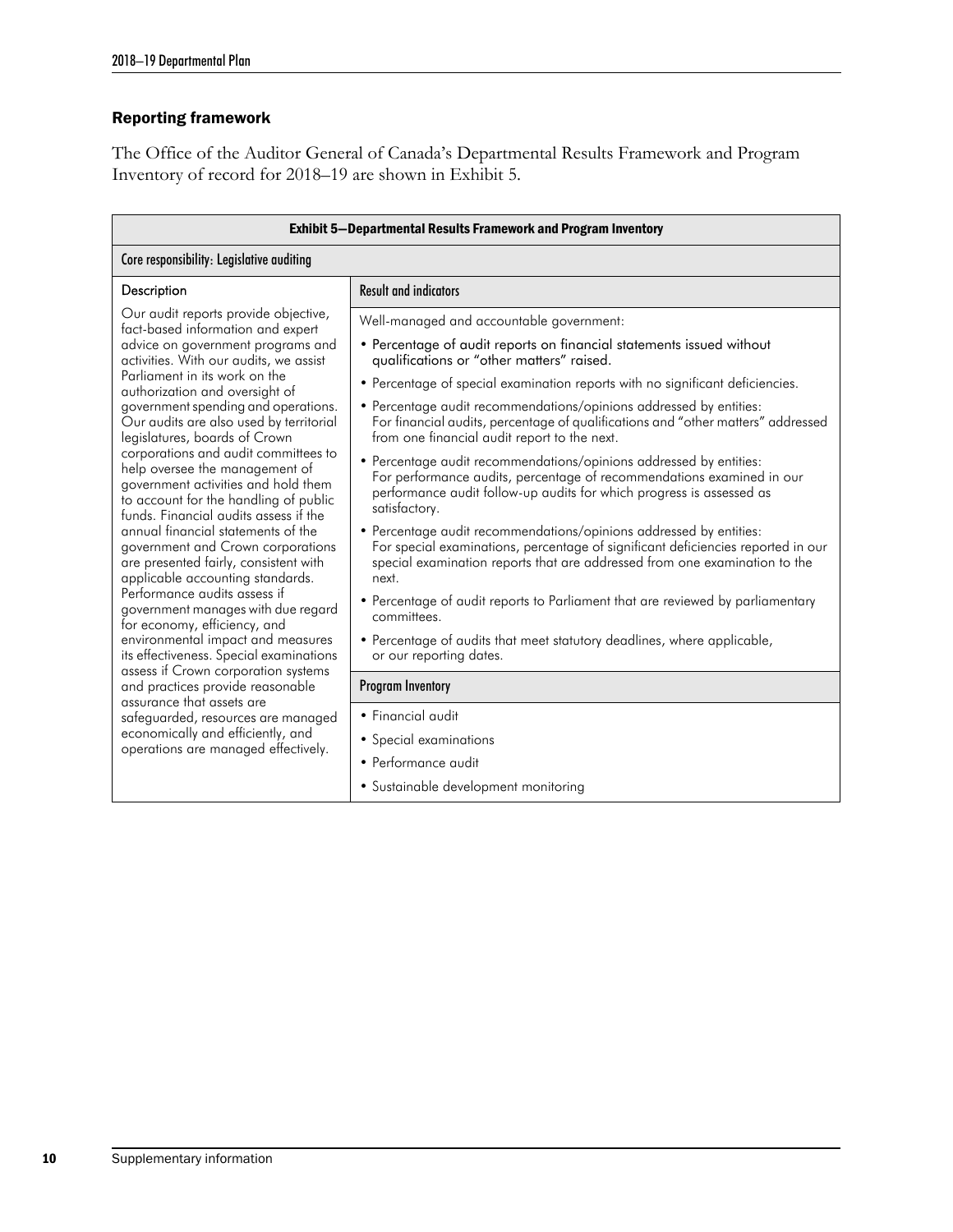Exhibit 6 shows the concordance between the Office of the Auditor General of Canada's Departmental Results Framework and Program Inventory of record for 2018–19 and its Program Alignment Architecture for 2017–18.

| Exhibit 6–Concordance between the Departmental Results Framework and the Program Inventory, 2018-19,<br>and the Program Alignment Architecture, 2017-18 |                                                                       |                                                                                                                                         |  |  |  |  |  |  |
|---------------------------------------------------------------------------------------------------------------------------------------------------------|-----------------------------------------------------------------------|-----------------------------------------------------------------------------------------------------------------------------------------|--|--|--|--|--|--|
| 2018–19 Core Responsibilities<br>and Program Inventory                                                                                                  | 2017-18 Lowest-level program of<br>the Program Alignment Architecture | Percentage of lowest-level Program Alignment<br>Architecture program (dollars) corresponding<br>to the program in the Program Inventory |  |  |  |  |  |  |
| Core responsibility 1: Legislative auditing                                                                                                             |                                                                       |                                                                                                                                         |  |  |  |  |  |  |
| Program 1.1: Financial audit                                                                                                                            | Program 1: Legislative auditing                                       | 53%                                                                                                                                     |  |  |  |  |  |  |
| Program 1.2: Special examinations                                                                                                                       |                                                                       | 7%                                                                                                                                      |  |  |  |  |  |  |
| Program 1.3: Performance audit                                                                                                                          |                                                                       | 38%                                                                                                                                     |  |  |  |  |  |  |
| Program 1.4: Sustainable<br>development monitoring                                                                                                      |                                                                       | 2%                                                                                                                                      |  |  |  |  |  |  |

### <span id="page-14-0"></span>Supporting information on the Program Inventory

Supporting information on planned expenditures, human resources, and results related to the Office of the Auditor General of Canada's Program Inventory is available in the [GC InfoBase.](https://www.tbs-sct.gc.ca/ems-sgd/edb-bdd/index-eng.html#start)<sup>V</sup>

### <span id="page-14-1"></span>Supplementary information tables

The following supplementary information is available on the Office of the Auditor General of Canada's website:

- Sustainable Development Strategy for the Office of the Auditor General of Canada—2017–2020<sup>VI</sup>
- Practice Review and Internal Audit—Risk-Based Plan for the 2017–18 to 2019–20 Fiscal Years<sup>vii</sup>
- Gender-based analysis plus<sup>viii</sup>
- [Planned evaluation coverage over the next five fiscal years](http://www.oag-bvg.gc.ca/internet/English/acc_rpt_e_42888.html)<sup>ix</sup>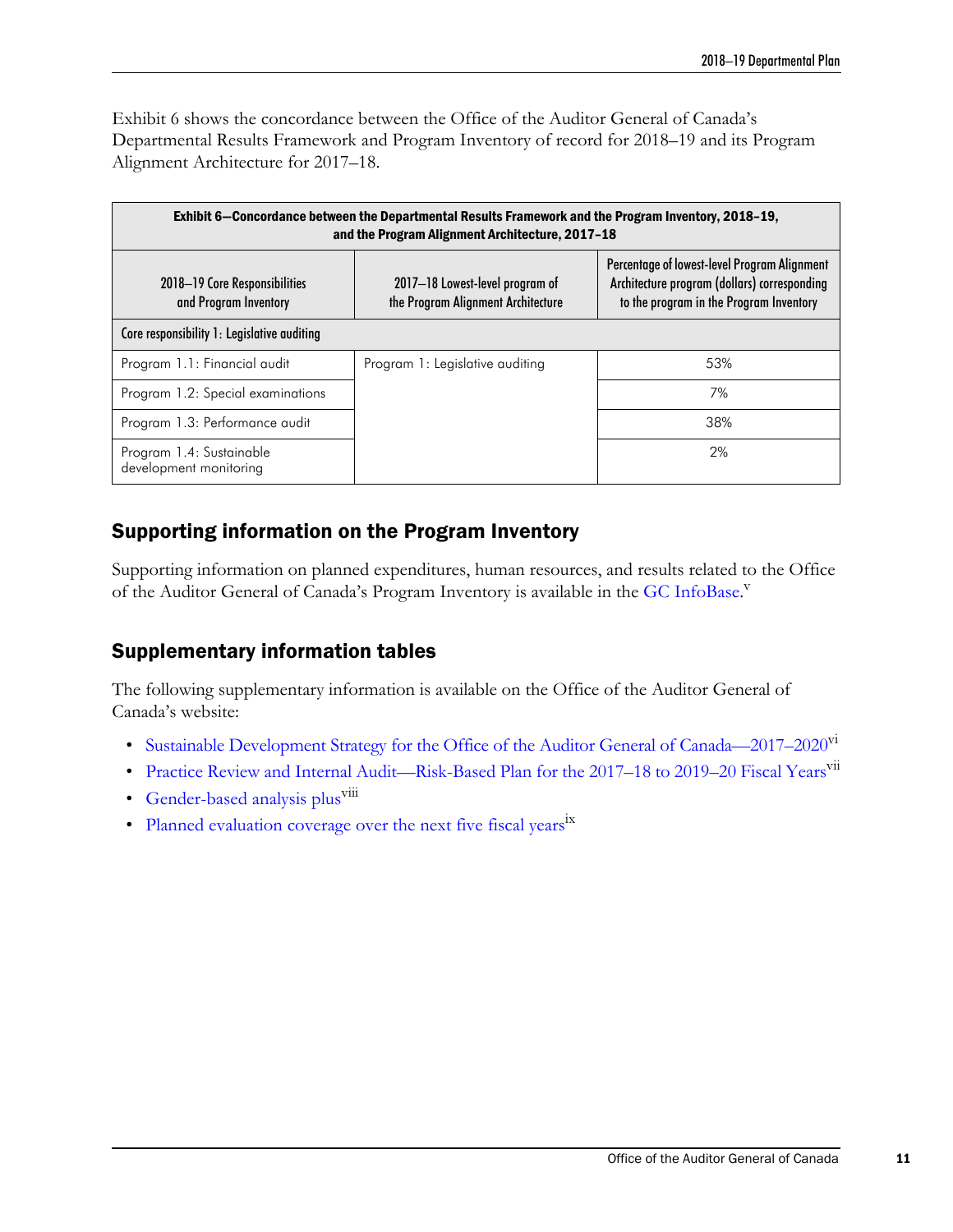### <span id="page-15-1"></span><span id="page-15-0"></span>Planned reports for 2018–19

#### Reports to Parliament

#### **Spring 2018: Reports of the Auditor General of Canada**

- Employment Training for Indigenous People—Employment and Social Development Canada
- Consular Services to Canadians Abroad—Global Affairs Canada
- Military Justice—National Defence
- Socio-economic Gaps on First Nations Reserves—Indigenous and Northern Affairs Canada
- Implementing Phoenix
- New Champlain Bridge
- Crown Assets Disposal

#### **Spring 2018: Reports of the Commissioner of the Environment and Sustainable Development**

- Salmon Farming
- Canada's Readiness to Implement the United Nations' Sustainable Development Goals
- Conserving Biodiversity

#### **Fall 2018: Reports of the Auditor General of Canada**

- Broadband in Rural and Remote Regions
- Fighter Jets
- Protection of Cultural and Historic Federal Properties
- Compliance and Audit Activities—Canada Revenue Agency
- Community Supervision—Correctional Service Canada
- First Nations Children in Care on Reserves—Indigenous and Northern Affairs Canada
- Physical Security at Canadian Missions—Global Affairs Canada
- Inappropriate Sexual Behaviour—Canadian Armed Forces

#### **Fall 2018: Reports of the Commissioner of the Environment and Sustainable Development**

- Follow-up Report on Risks of Toxic Substances and Enforcing the Canadian Environmental Protection Act
- Impacts of Marine Transport on Marine Mammals
- Departmental Progress in Implementing Sustainable Development Strategies
- Environmental Petitions Annual Report

#### **Spring 2019: Reports of the Commissioner of the Environment and Sustainable Development**

- Fossil Fuels Subsidies II
- Metal Mining Effluent Regulations
- Invasive Species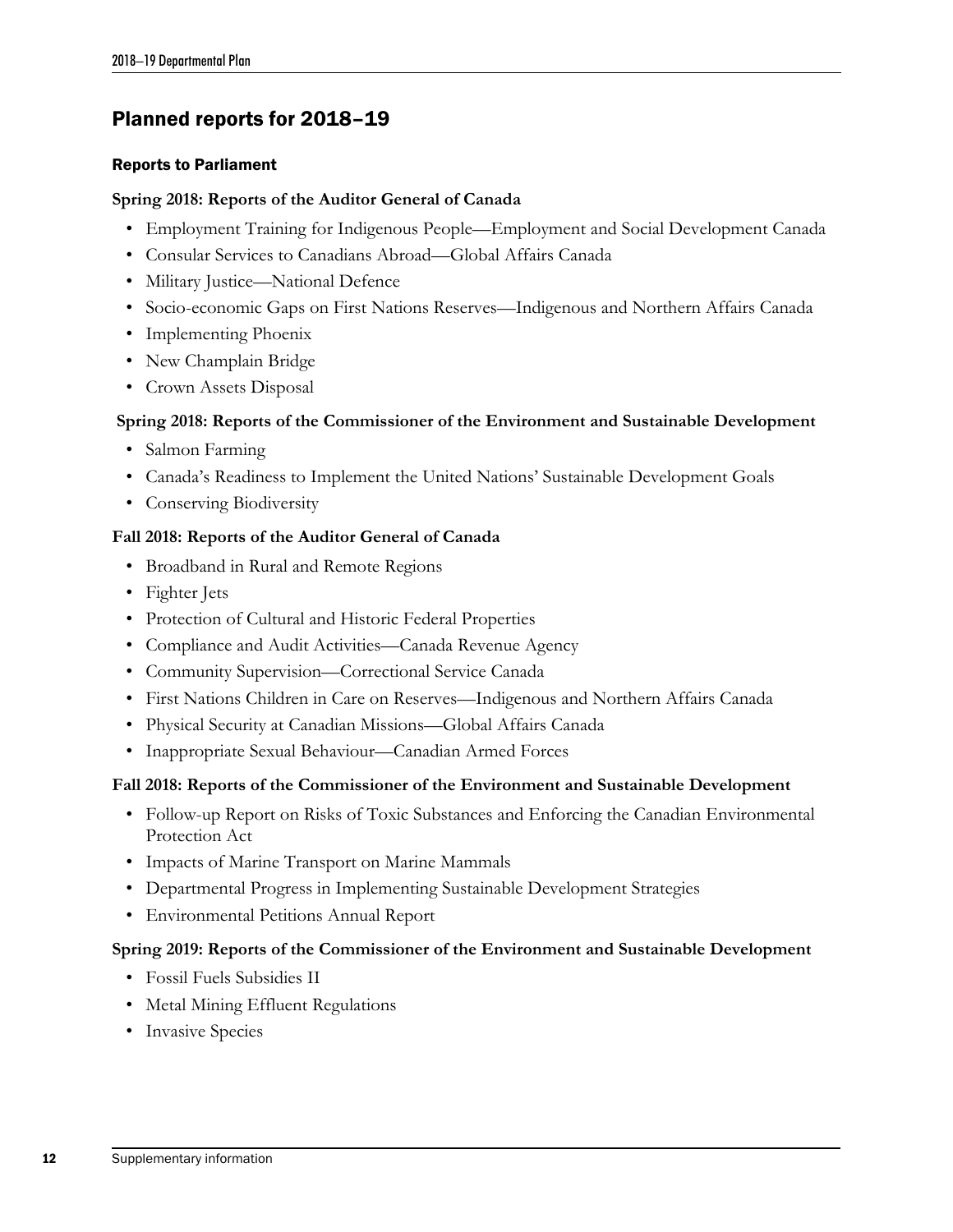#### Reports to northern legislative assemblies

#### **Fall 2018: Reports of the Auditor General of Canada**

• Follow-up Audit on Child and Family Services—Northwest Territories

#### **Spring 2019: Reports of the Auditor General of Canada**

- Support for Inuit Employment—Nunavut
- Kindergarten to Grade 12 Education—Northwest Territories

### <span id="page-16-0"></span>Organizational contact information

Office of the Auditor General of Canada 240 Sparks Street Ottawa, Ontario Canada, K1A 0G6

Telephone: 613-995-3708 or 1-888-761-5953 Fax: 613-957-0474 Hearing impaired only TTY: 613-954-8042 Email: communications@oag-bvg.gc.ca Website: www.oag-bvg.gc.ca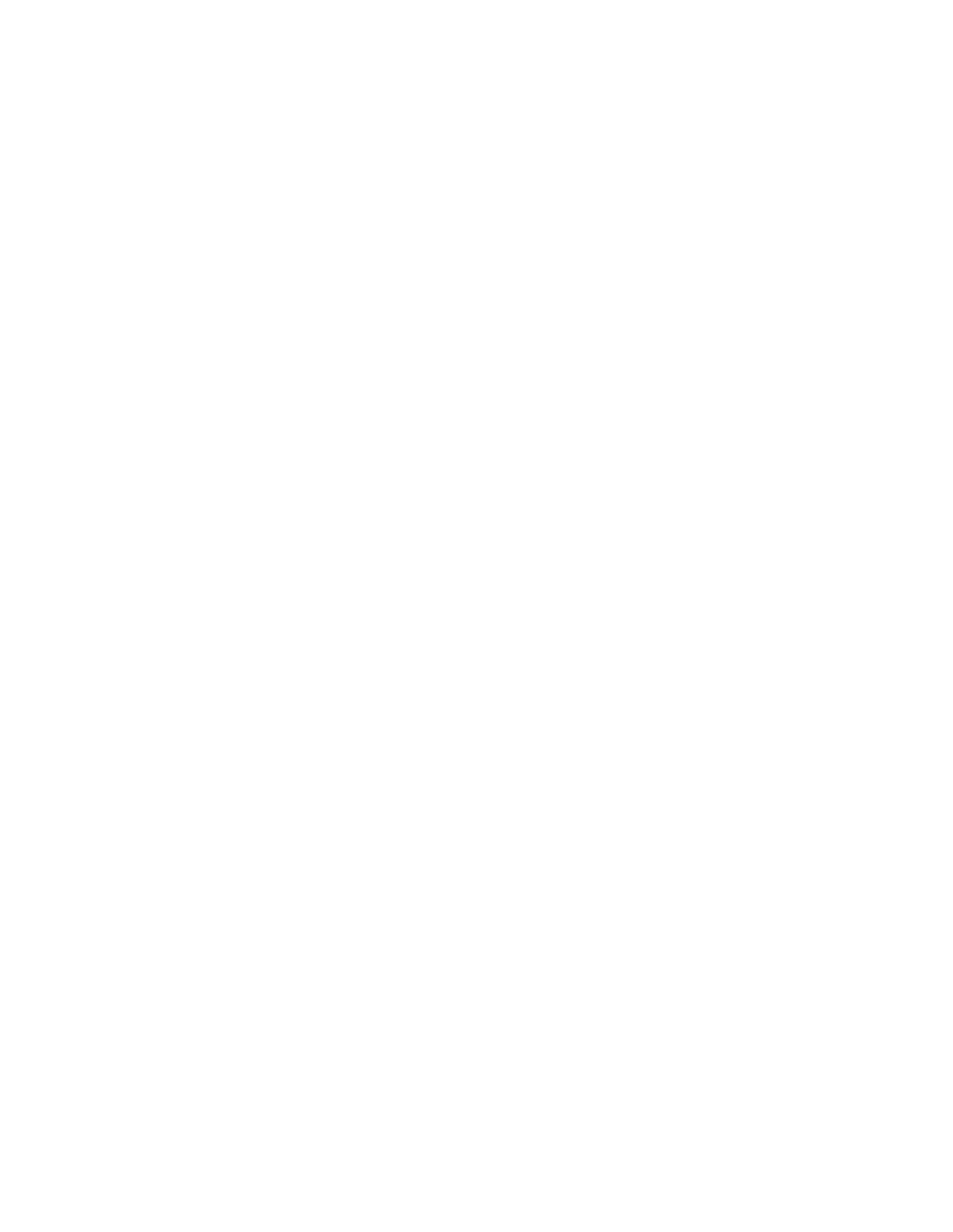# <span id="page-18-1"></span><span id="page-18-0"></span>Appendix A: Strategic framework of the Office of the Auditor General of Canada

The Office of the Auditor General of Canada's strategic framework identifies a number of client, operational, and people management objectives to help direct our work (Exhibit 7). We use this framework, together with our annual risk assessment, to establish our planning priorities and expected results.

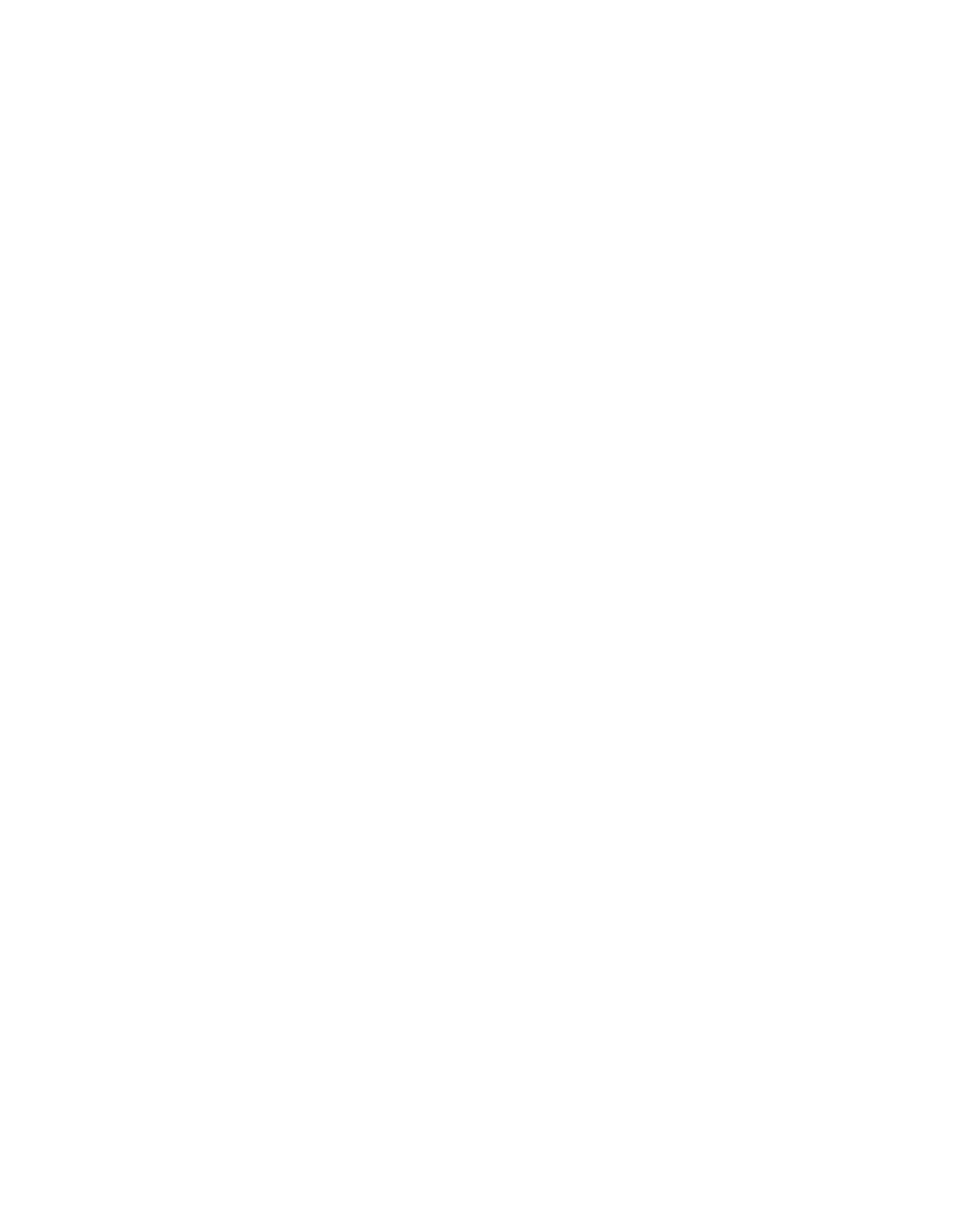# <span id="page-20-1"></span><span id="page-20-0"></span>Appendix B: Performance measurement framework of the Office of the Auditor General of Canada

| <b>Exhibit 8-Audit operations</b>                                                    |                                                                                                                                                  |                          |                                      |                                      |                                      |                                                                                               |  |  |
|--------------------------------------------------------------------------------------|--------------------------------------------------------------------------------------------------------------------------------------------------|--------------------------|--------------------------------------|--------------------------------------|--------------------------------------|-----------------------------------------------------------------------------------------------|--|--|
| Strategic objective                                                                  | <b>Performance indicators</b>                                                                                                                    | 2018-19<br><b>Target</b> | $2014 - 15$<br><b>Actual results</b> | $2015 - 16$<br><b>Actual results</b> | $2016 - 17$<br><b>Actual results</b> | <b>Notes</b>                                                                                  |  |  |
| 1. Report what<br>is working,<br>areas for<br>improvement,<br>and<br>recommendations | Percentage of audit<br>reports on financial<br>statements without<br>qualifications or "other<br>matters" raised                                 | 100%                     | Not<br>applicable <sup>1</sup>       | 94%                                  | 98%                                  |                                                                                               |  |  |
| in a manner<br>that is<br>understandable,<br>timely, fair, and                       | Percentage of special<br>examination reports with<br>no significant<br>deficiencies                                                              | 100%                     | 100%                                 | 75%<br>$(3 \text{ of } 4)^2$         | 40%<br>$(2 \text{ of } 5)^3$         |                                                                                               |  |  |
| adds value.                                                                          | Percentage of reports to<br>Parliament that<br>are reviewed by<br>parliamentary<br>committees                                                    | At least<br>65%          | 44%                                  | 59%                                  | 72%<br>Target met                    | 2016-17 result<br>of 72% reflects<br>a continuing<br>increase from<br>previous years          |  |  |
|                                                                                      | Percentage of audit<br>recommendations/<br>opinions addressed by<br>entities:                                                                    |                          |                                      |                                      |                                      |                                                                                               |  |  |
|                                                                                      | • for financial audits,<br>percentage of<br>qualifications and<br>"other matters" that<br>are addressed from<br>one report to the next           | 100%                     | Target<br>not met<br>(50%)           | Target<br>not met<br>(50%)           | Target<br>not met<br>(75%)           | Audit opinion<br>on Reserve<br>Force Pension<br>Plan not issued<br>for 2014-15<br>and 2015-16 |  |  |
|                                                                                      | • for performance<br>audits, percentage<br>of issues examined in<br>our follow-up audits<br>for which progress is<br>assessed as<br>satisfactory | At least<br>75%          | Target met                           | No<br>follow-up<br>conducted         | Target<br>not met                    | Satisfactory<br>progress<br>on $0$ of $3$<br>recommendations<br>subject to<br>follow-up       |  |  |
|                                                                                      | • for special<br>examinations,<br>percentage of<br>significant deficiencies<br>that are addressed<br>from one examination<br>to the next         | 100%                     | Target met                           | Target met                           | Target<br>not met                    | Continuing<br>significant<br>deficiencies<br>at Freshwater<br>Fish Marketing<br>Corporation   |  |  |

<sup>1</sup>Not applicable because the indicator was not in place during the fiscal year.

2A significant deficiency was noted in the special examination of VIA Rail Canada Inc.

<sup>3</sup>Significant deficiencies were noted in the special examinations of the Atlantic Pilotage Authority, the Freshwater Fish Marketing Corporation, and the International Development Research Centre.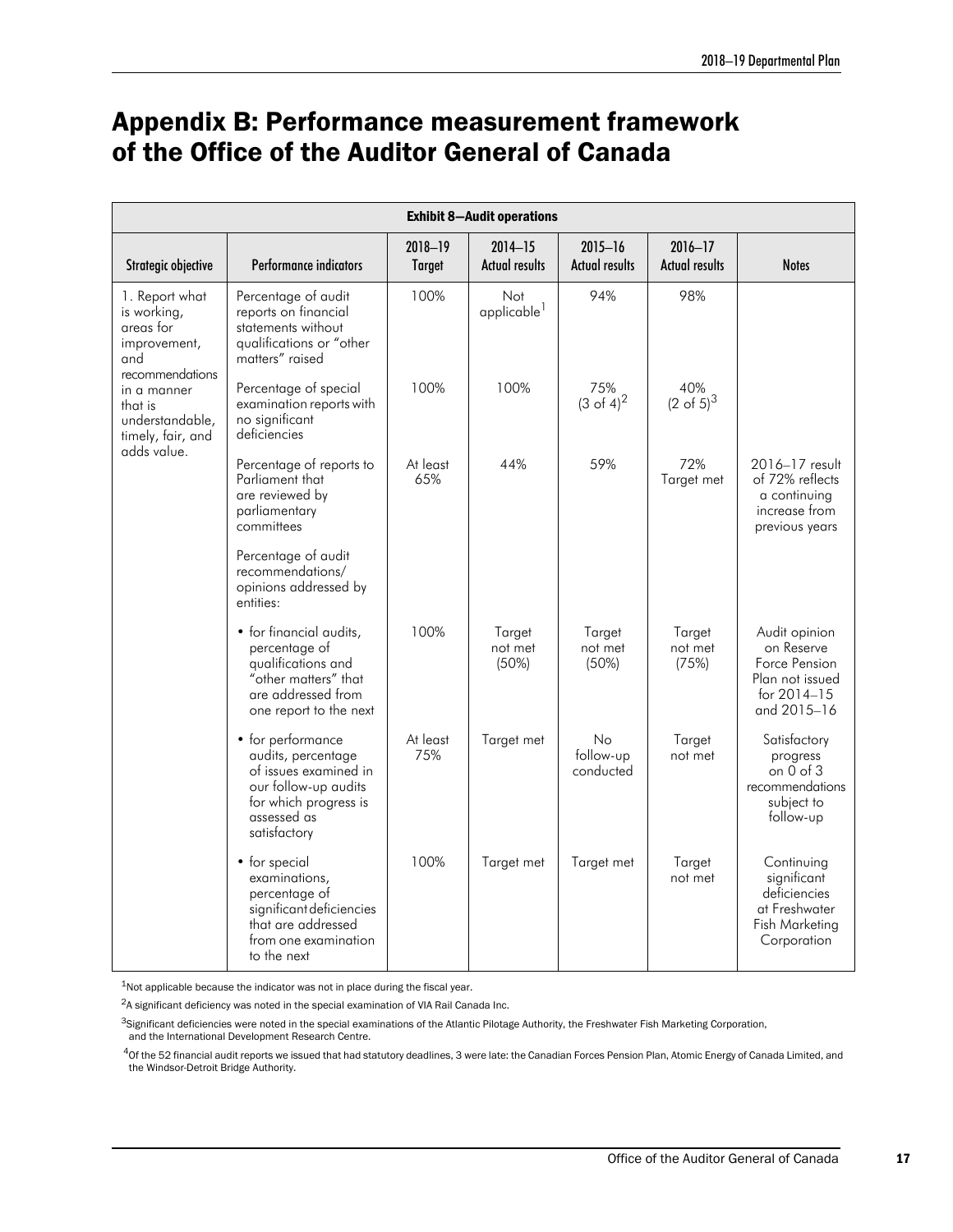| <b>Exhibit 8-Audit operations (continued)</b> |                                                                                                                                                                    |                          |                                      |                                      |                                         |                                                                                                  |  |  |  |
|-----------------------------------------------|--------------------------------------------------------------------------------------------------------------------------------------------------------------------|--------------------------|--------------------------------------|--------------------------------------|-----------------------------------------|--------------------------------------------------------------------------------------------------|--|--|--|
| Strategic objective                           | Performance indicators                                                                                                                                             | 2018-19<br><b>Target</b> | $2014 - 15$<br><b>Actual results</b> | $2015 - 16$<br><b>Actual results</b> | $2016 - 17$<br><b>Actual results</b>    | <b>Notes</b>                                                                                     |  |  |  |
|                                               | Percentage of users who<br>find that our audits are<br>understandable, timely,<br>fair, and add value                                                              | At least<br>90%          | Target met                           | Target met                           | Target<br>not met<br>(86%)              |                                                                                                  |  |  |  |
|                                               | Percentage of senior<br>managers in the<br>organizations we audit<br>who find that our audits<br>are understandable,<br>timely, fair, and add<br>value             | At least<br>80%          | Target met                           | Target met                           | Target<br>not met<br>(77%)              | Senior managers<br>concerned with<br>balance between<br>negative and<br>positive<br>observations |  |  |  |
|                                               | Percentage of audits that<br>meet statutory<br>deadlines, where<br>applicable, or our<br>planned reporting dates:                                                  |                          |                                      |                                      |                                         |                                                                                                  |  |  |  |
|                                               | • financial audits with a<br>statutory deadline and<br>special examinations                                                                                        | 100%                     | 96%                                  | 90%                                  | Target<br>not met<br>(95%) <sup>4</sup> |                                                                                                  |  |  |  |
|                                               | • financial audits<br>of federal<br>organizations with no<br>statutory deadline,<br>financial audits<br>of territorial<br>organizations, and<br>performance audits | At least<br>80%          | Target met                           | Target met                           | Target met                              |                                                                                                  |  |  |  |

<sup>1</sup>Not applicable because the indicator was not in place during the fiscal year.

2A significant deficiency was noted in the special examination of VIA Rail Canada Inc.

3Significant deficiencies were noted in the special examinations of the Atlantic Pilotage Authority, the Freshwater Fish Marketing Corporation,

and the International Development Research Centre.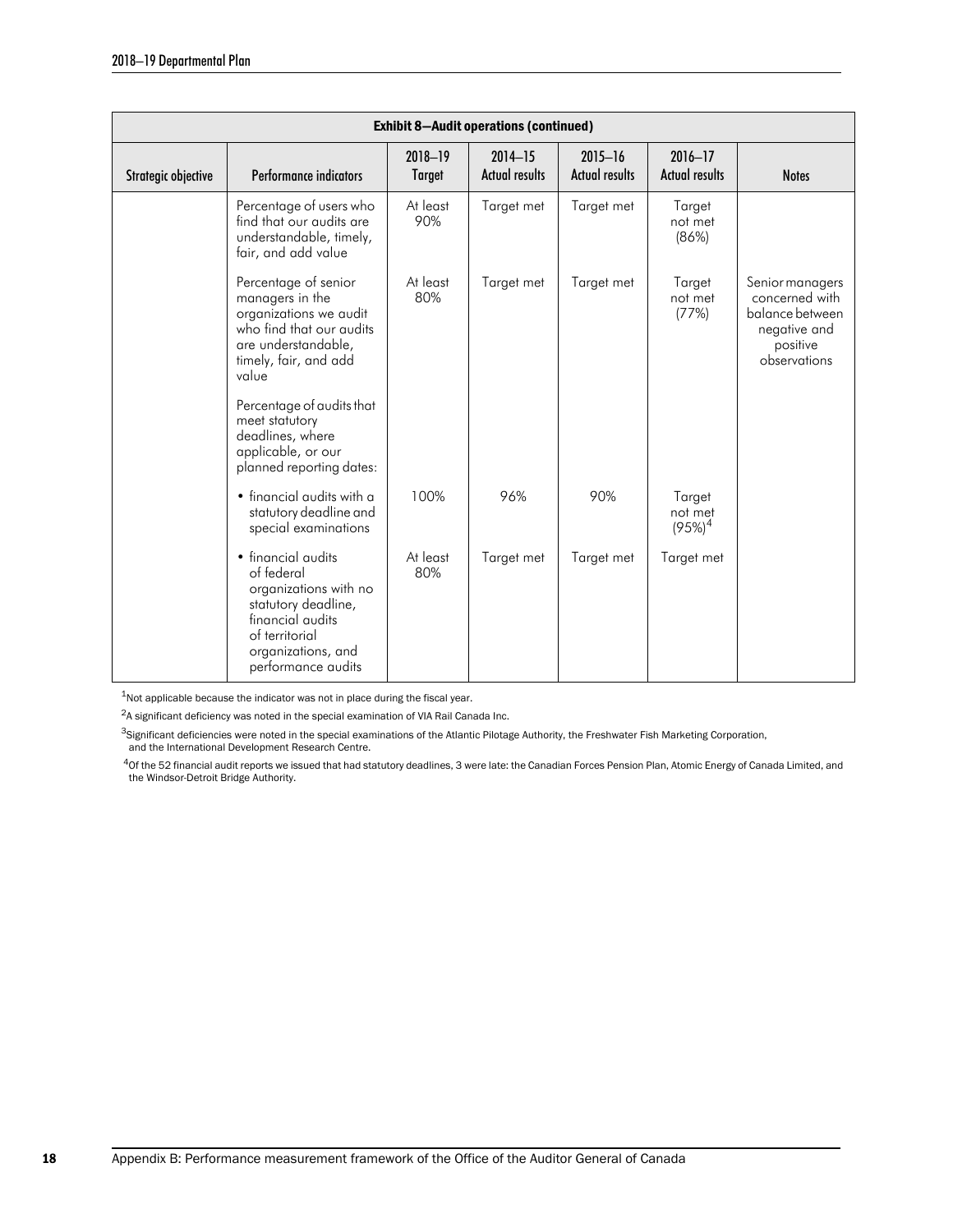| <b>Exhibit 8-Audit operations (continued)</b>            |                                                                                                                                                                                                            |                          |                                      |                                      |                                      |              |  |  |  |
|----------------------------------------------------------|------------------------------------------------------------------------------------------------------------------------------------------------------------------------------------------------------------|--------------------------|--------------------------------------|--------------------------------------|--------------------------------------|--------------|--|--|--|
| Strategic objective                                      | Performance indicators                                                                                                                                                                                     | 2018-19<br><b>Target</b> | $2014 - 15$<br><b>Actual results</b> | $2015 - 16$<br><b>Actual results</b> | $2016 - 17$<br><b>Actual results</b> | <b>Notes</b> |  |  |  |
| 2. Be<br>independent,<br>objective, and<br>non-partisan. | Number of founded<br>complaints and<br>allegations regarding<br>failure to comply with<br>professional standards,<br>legal and regulatory<br>requirements, or the<br>Office's System of<br>Quality Control | Zero                     | Target met                           | Target met                           | Target met                           |              |  |  |  |
|                                                          | Percentage compliance<br>with professional<br>standards and Office<br>policies for<br>independence                                                                                                         | 100%                     | Target met                           | Target met                           | Target met                           |              |  |  |  |
|                                                          | Percentage of clients<br>who find that we are<br>independent, objective,<br>and non-partisan                                                                                                               | At least<br>90%          | Not<br>applicable <sup>1</sup>       | Target met                           | Target met                           |              |  |  |  |
|                                                          | Percentage of senior<br>managers in the<br>organizations we audit<br>who find that we are<br>independent, objective,<br>and non-partisan                                                                   | At least<br>80%          | Not<br>applicable <sup>1</sup>       | Target met                           | Target met                           |              |  |  |  |

<sup>1</sup>Not applicable because the indicator was not in place during the fiscal year.

 ${}^{2}$ A significant deficiency was noted in the special examination of VIA Rail Canada Inc.

3Significant deficiencies were noted in the special examinations of the Atlantic Pilotage Authority, the Freshwater Fish Marketing Corporation, and the International Development Research Centre.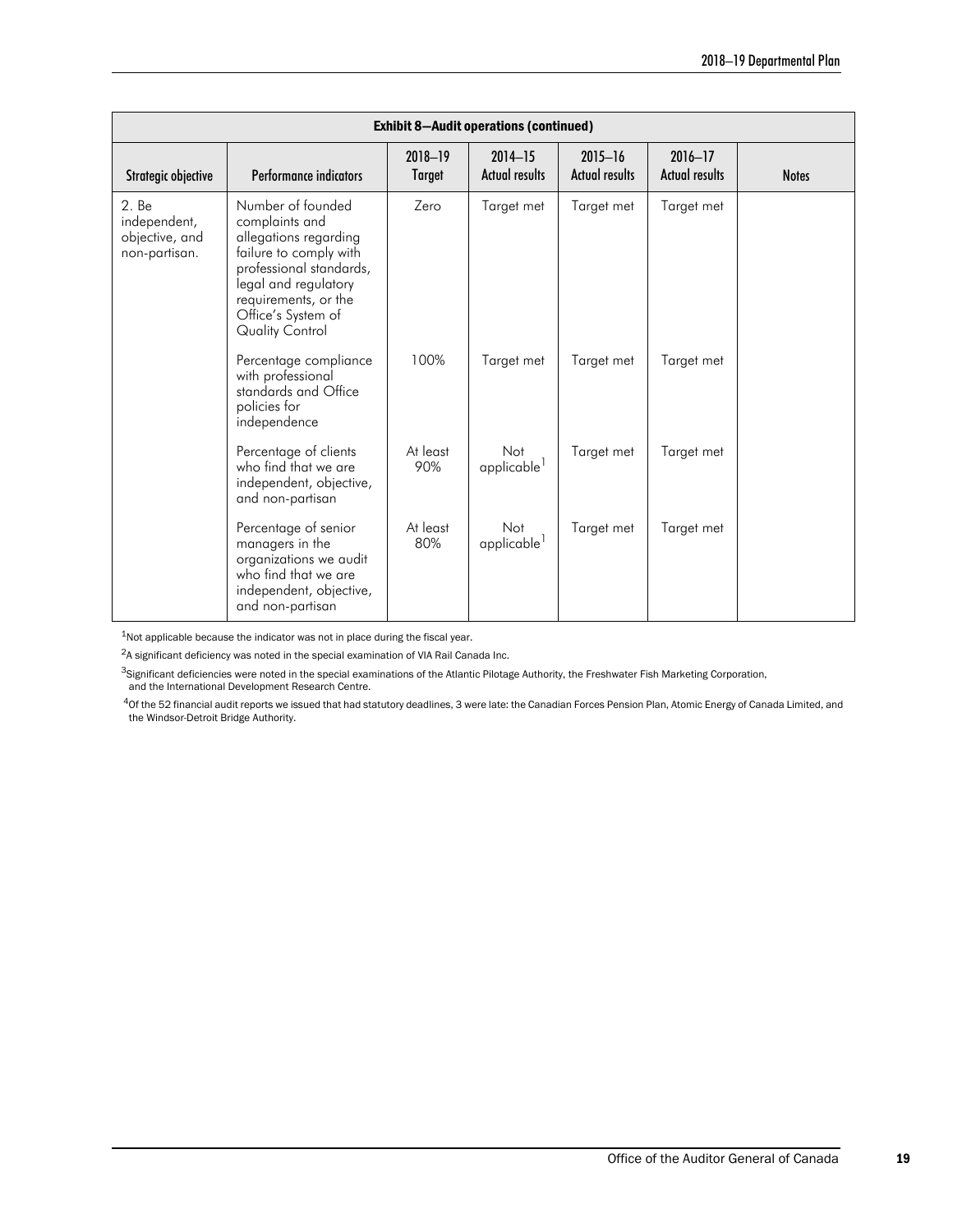| <b>Exhibit 8-Audit operations (continued)</b>                                                                              |                                                                                                                                                                                                                                                            |                          |                                                                                                           |                                      |                                      |                                                                                             |  |  |
|----------------------------------------------------------------------------------------------------------------------------|------------------------------------------------------------------------------------------------------------------------------------------------------------------------------------------------------------------------------------------------------------|--------------------------|-----------------------------------------------------------------------------------------------------------|--------------------------------------|--------------------------------------|---------------------------------------------------------------------------------------------|--|--|
| Strategic objective                                                                                                        | Performance indicators                                                                                                                                                                                                                                     | 2018-19<br><b>Target</b> | $2014 - 15$<br><b>Actual results</b>                                                                      | $2015 - 16$<br><b>Actual results</b> | $2016 - 17$<br><b>Actual results</b> | <b>Notes</b>                                                                                |  |  |
| 3. Ensure audit<br>products comply<br>with professional<br>standards and<br>Office policies in<br>an economical<br>manner. | Percentage of internal<br>and external reviews that<br>find engagement<br>leaders complied with<br>professional standards                                                                                                                                  | 100%                     | Target met                                                                                                | Target met                           | Target met                           |                                                                                             |  |  |
|                                                                                                                            | Percentage of internal<br>practice reviews that find<br>the opinions and<br>conclusions expressed in<br>our audit reports to be<br>appropriate and<br>supported by the<br>evidence                                                                         | 100%                     | Target met                                                                                                | Target met                           | Target met                           |                                                                                             |  |  |
|                                                                                                                            | Percentage of external<br>reviews that find our<br>System of Quality<br>Control to be suitably<br>designed and operating<br>effectively                                                                                                                    | 100%                     | No data                                                                                                   | No data                              | No data                              | External<br>peer review<br>conducted once<br>every 10 years<br>(next scheduled<br>for 2019) |  |  |
|                                                                                                                            | Percentage of audits that<br>are completed on<br>budget                                                                                                                                                                                                    | At least<br>80%          | Target<br>met for<br>financial<br>audits and<br>performance<br>audits; 67%<br>for special<br>examinations | 74%                                  | Target met                           |                                                                                             |  |  |
| 4. Ensure<br>selection and<br>continuance of<br>audit products<br>likely to have<br>significant<br>impact and<br>value.    | This strategic objective is about the long-term development of the Office's mandate and products.<br>Although there is no performance indicator that we measure and monitor annually, we undertake many<br>activities that help us achieve this objective. |                          |                                                                                                           |                                      |                                      |                                                                                             |  |  |
| 5. Contribute<br>to the<br>development<br>and adoption<br>of professional<br>standards and<br>best practices.              | Percentage of<br>commitments met to<br>contribute to domestic<br>and international<br>professional standards<br>bodies                                                                                                                                     | 100%                     | Not<br>applicable <sup>1</sup>                                                                            | Target met                           | Target met                           |                                                                                             |  |  |

<sup>1</sup>Not applicable because the indicator was not in place during the fiscal year.

2A significant deficiency was noted in the special examination of VIA Rail Canada Inc.

3Significant deficiencies were noted in the special examinations of the Atlantic Pilotage Authority, the Freshwater Fish Marketing Corporation, and the International Development Research Centre.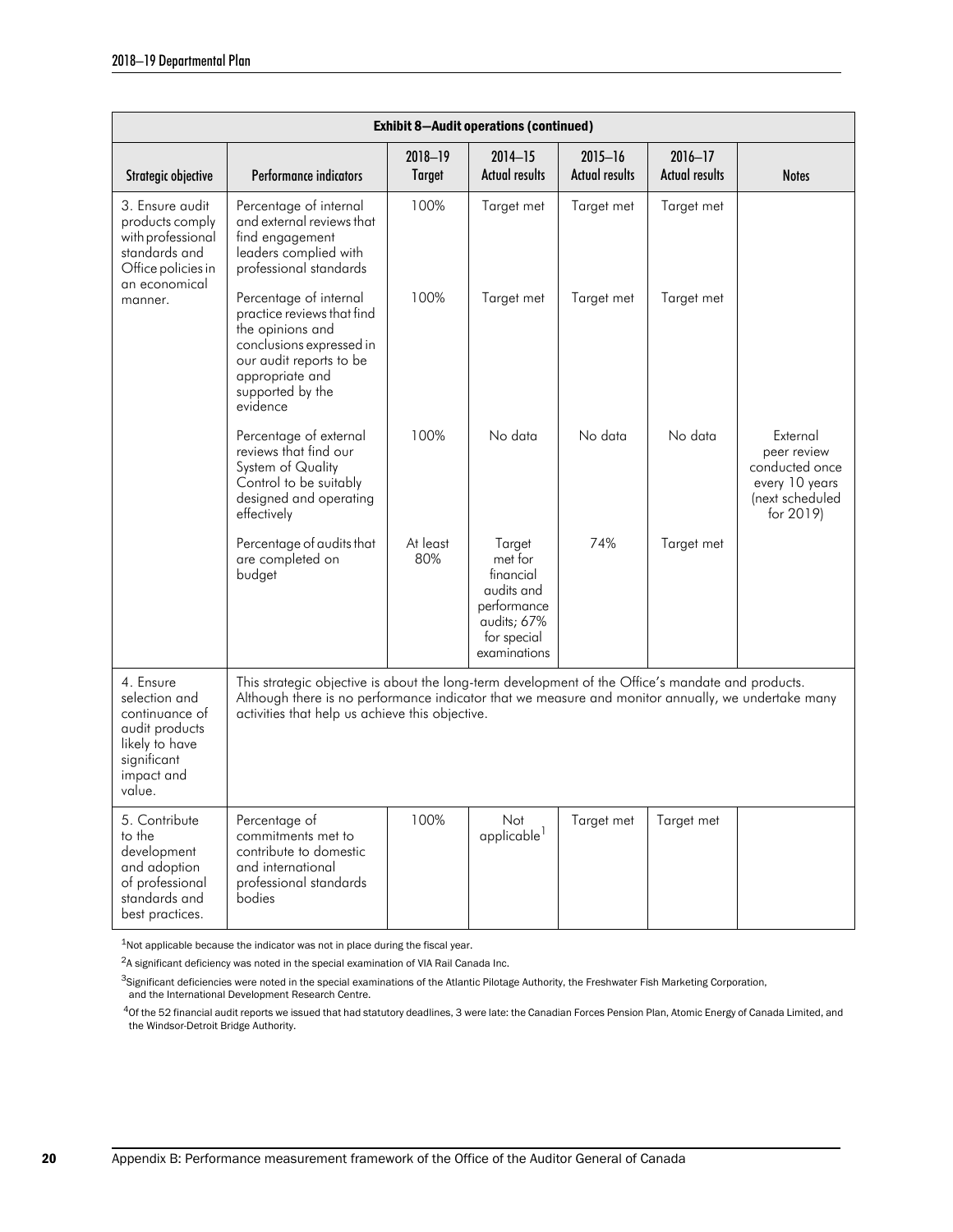| <b>Exhibit 8-Audit operations (continued)</b>                         |                                                                                                                                    |                   |                                      |                                      |                                      |              |
|-----------------------------------------------------------------------|------------------------------------------------------------------------------------------------------------------------------------|-------------------|--------------------------------------|--------------------------------------|--------------------------------------|--------------|
| Strategic objective                                                   | Performance indicators                                                                                                             | 2018-19<br>Target | $2014 - 15$<br><b>Actual results</b> | $2015 - 16$<br><b>Actual results</b> | $2016 - 17$<br><b>Actual results</b> | <b>Notes</b> |
| 6. Build and<br>maintain<br>relationships<br>with<br>parliamentarians | Percentage of clients<br>who find that auditors<br>met relationship<br>expectations                                                | At least<br>90%   | Not<br>applicable <sup>1</sup>       | Target met                           | Target met                           |              |
| and key<br>stakeholders.                                              | Percentage of senior<br>managers in<br>the organizations we<br>audit who find that<br>auditors met<br>relationship<br>expectations | At least<br>80%   | Not<br>applicable <sup>1</sup>       | Target met                           | Target met                           |              |

1Not applicable because the indicator was not in place during the fiscal year.

 $2A$  significant deficiency was noted in the special examination of VIA Rail Canada Inc.

<sup>3</sup>Significant deficiencies were noted in the special examinations of the Atlantic Pilotage Authority, the Freshwater Fish Marketing Corporation, and the International Development Research Centre.

| <b>Exhibit 9-Office administration</b>                                                                                     |                                                                                                                                     |                          |                                      |                                      |                                      |                                                                                                            |
|----------------------------------------------------------------------------------------------------------------------------|-------------------------------------------------------------------------------------------------------------------------------------|--------------------------|--------------------------------------|--------------------------------------|--------------------------------------|------------------------------------------------------------------------------------------------------------|
| Strategic objective                                                                                                        | Performance indicators                                                                                                              | 2018-19<br><b>Target</b> | $2014 - 15$<br><b>Actual results</b> | $2015 - 16$<br><b>Actual results</b> | $2016 - 17$<br><b>Actual results</b> | <b>Notes</b>                                                                                               |
| $7.$ Be a<br>financially<br>well-managed<br>organization<br>accountable<br>for the use<br>of resources<br>entrusted to it. | Percentage compliance<br>with financial<br>management and<br>reporting requirements                                                 | 100%                     | 99%                                  | 99%                                  | 99%                                  | 1 of 5 criteria<br>was not met:<br>Of 557 contracts,<br>14 were reported<br>as non-compliant<br>in 2016-17 |
| 8. Ensure<br>effective and<br>efficient support<br>services.                                                               | Percentage of internal<br>service standards met<br>(human resources,<br>information technology,<br>security, editorial<br>services) | 100%                     | Not<br>applicable <sup>1</sup>       | 69%                                  | Target<br>not met<br>(77%)           |                                                                                                            |
|                                                                                                                            | Percentage of internal<br>clients who find that<br>support services are<br>effective and efficient                                  | At least<br>85%          | Not<br>applicable                    | Not<br>available                     | Not<br>available                     | Data collection<br>started in<br>$2017 - 18$                                                               |
| 9. Ensure<br>effective,<br>efficient, and<br>accountable<br>Office<br>governance and<br>management.                        | Percentage of employees<br>who find that the Office<br>is well governed and<br>managed                                              | At least<br>85%          | Not<br>applicable <sup>1</sup>       | 77%                                  | No data                              | Survey was<br>conducted in<br>$2017 - 18$                                                                  |
|                                                                                                                            | Completion of<br>the Office's annual<br>strategic priority projects                                                                 | All                      | Not<br>applicable <sup>1</sup>       | Not<br>applicable <sup>1</sup>       | Target met                           |                                                                                                            |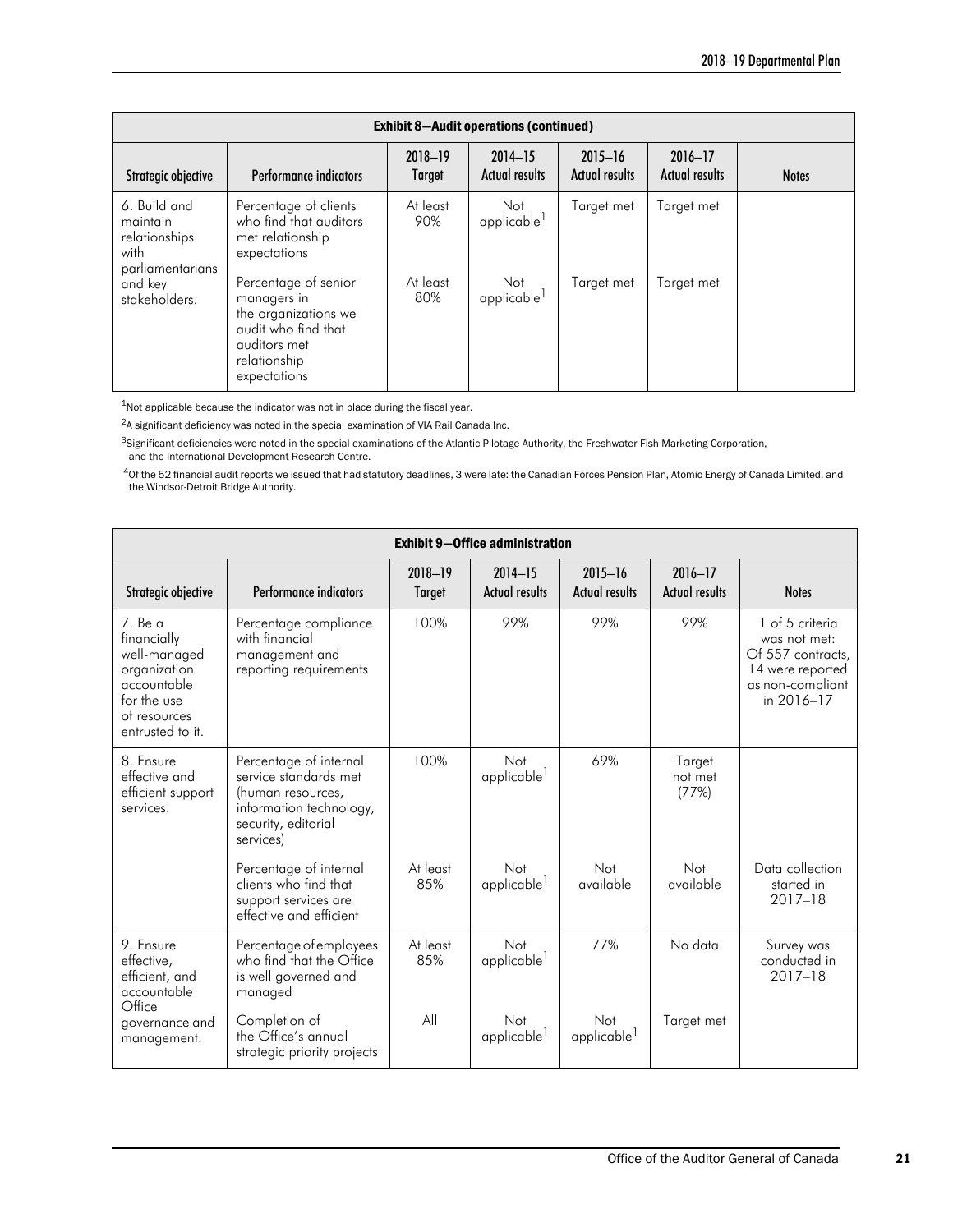| <b>Exhibit 9-Office administration (continued)</b>                                   |                                                                                                        |                          |                                      |                                      |                                      |                                                                 |
|--------------------------------------------------------------------------------------|--------------------------------------------------------------------------------------------------------|--------------------------|--------------------------------------|--------------------------------------|--------------------------------------|-----------------------------------------------------------------|
| Strategic objective                                                                  | Performance indicators                                                                                 | 2018-19<br><b>Target</b> | $2014 - 15$<br><b>Actual results</b> | $2015 - 16$<br><b>Actual results</b> | $2016 - 17$<br><b>Actual results</b> | <b>Notes</b>                                                    |
| 10. Ensure a<br>culture of<br>empowerment.                                           | Percentage of employees<br>who find that the Office<br>ensures a culture of<br>empowerment             | At least<br>80%          | Not<br>applicable <sup>1</sup>       | Target met                           | No data                              | Survey was<br>conducted in<br>$2017 - 18$                       |
| 11. Develop<br>and maintain a<br>skilled.<br>engaged, and<br>bilingual<br>workforce. | Percentage of employees<br>who complete<br>mandatory training<br>within the allotted time<br>frame     | 100%                     | Not<br>applicable <sup>1</sup>       | Not<br>applicable <sup>1</sup>       | Target not<br>met<br>(96%)           |                                                                 |
|                                                                                      | Percentage of employees<br>who find that the Office<br>develops and maintains<br>an engaged workforce  | At least<br>85%          | Not<br>applicable <sup>1</sup>       | Target met                           | No data                              | Survey was<br>conducted in<br>$2017 - 18$                       |
|                                                                                      | Percentage of<br>employees who meet<br>the language<br>requirements of<br>their positions:             |                          |                                      |                                      |                                      |                                                                 |
|                                                                                      | · Auditor General,<br>assistant auditors<br>general                                                    | 100%                     | 79%                                  | Target met                           | Target met                           |                                                                 |
|                                                                                      | • principals and<br>directors                                                                          | 100%                     | 83%                                  | 78%                                  | Target<br>not met<br>(89%)           | Two principals<br>did not meet<br>oral language<br>requirements |
|                                                                                      | • supervisors                                                                                          | 100%                     | Not<br>applicable <sup>1</sup>       | 81%                                  | Target met                           |                                                                 |
|                                                                                      | Percentage of employees<br>who find that the Office<br>develops and maintains<br>a bilingual workforce | At least<br>90%          | Not<br>applicable <sup>1</sup>       | 89%                                  | No data                              | Survey was<br>conducted in<br>$2017 - 18$                       |

 $^{\rm 1}$  This indicator was not in place during the fiscal year.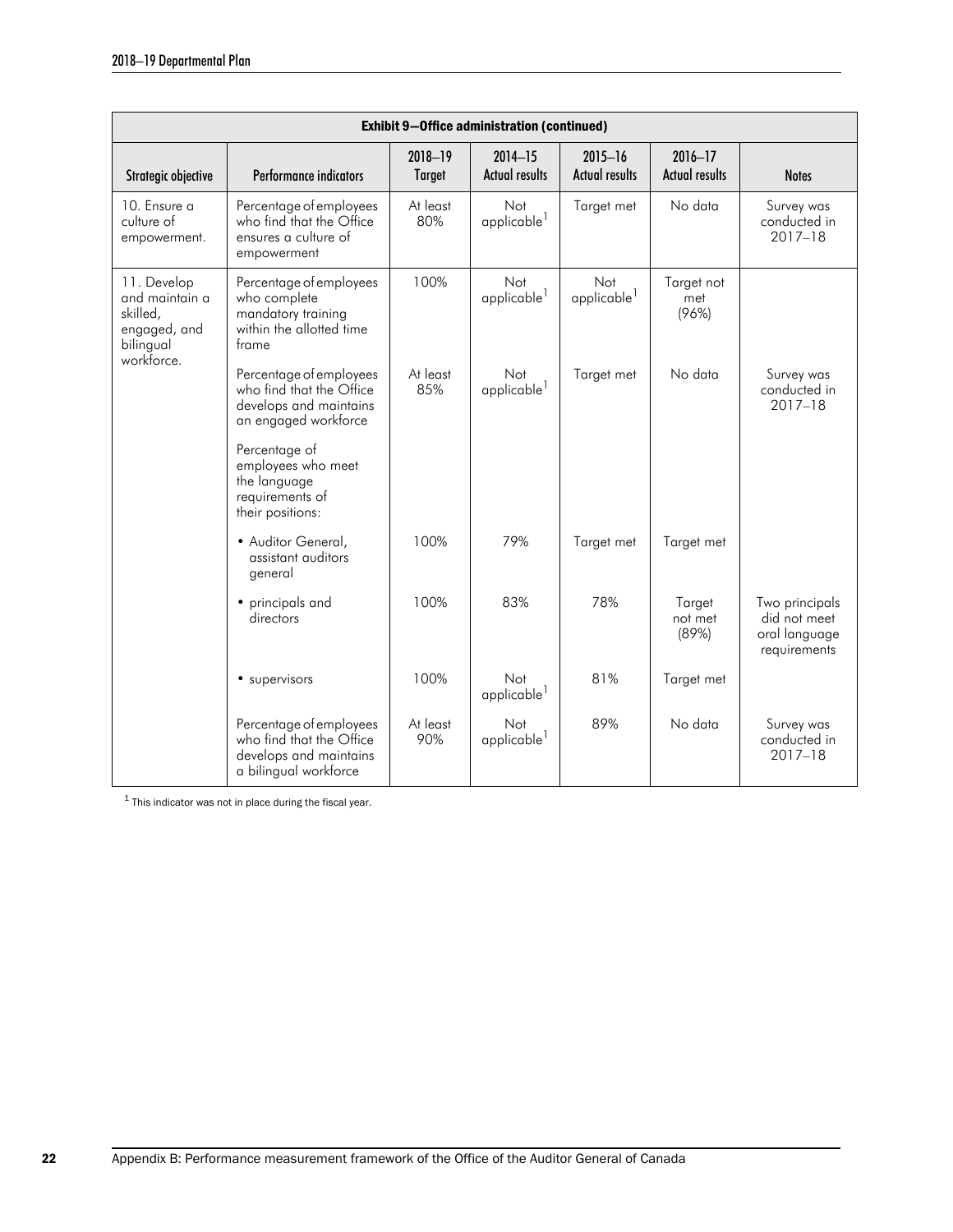# <span id="page-26-0"></span>Appendix C: Definitions

- **appropriation (crédit):** Any authority of Parliament to pay money out of the Consolidated Revenue Fund.
- **budgetary expenditures (dépenses budgétaires):** Operating and capital expenditures; transfer payments to other levels of government, organizations or individuals; and payments to Crown corporations.
- **Core Responsibility (responsabilité essentielle):** An enduring function or role performed by a department. The intentions of the department with respect to a Core Responsibility are reflected in one or more related Departmental Results that the department seeks to contribute to or influence.
- **Departmental Plan (plan ministériel):** A report on the plans and expected performance of appropriated departments over a three-year period. Departmental Plans are tabled in Parliament each spring.
- **Departmental Result (résultat ministériel):** Any change or changes that the department seeks to influence. A Departmental Result is often outside departments' immediate control, but it should be influenced by Program-level outcomes.
- **Departmental Result Indicator (indicateur de résultat ministériel):** A factor or variable that provides a valid and reliable means to measure or describe progress on a Departmental Result.
- **Departmental Results Framework (cadre ministériel des résultats):** The department's Core Responsibilities, Departmental Results and Departmental Result Indicators.
- **Departmental Results Report (rapport sur les résultats ministériels):** A report on the actual accomplishments against the plans, priorities and expected results set out in the corresponding Departmental Plan.
- **experimentation (expérimentation):** Activities that seek to explore, test and compare the effects and impacts of policies, interventions and approaches, to inform evidence-based decision-making, by learning what works and what does not.
- **financial audit (audit d'états financiers):** Provides assurance that financial statements are presented fairly, in accordance with the applicable financial reporting framework.
- **full-time equivalent (équivalent temps plein):** A measure of the extent to which an employee represents a full person-year charge against a departmental budget. Full-time equivalents are calculated as a ratio of assigned hours of work to scheduled hours of work. Scheduled hours of work are set out in collective agreements.
- **Gender-based Analysis Plus (GBA+) (analyse comparative entre les sexes plus [ACS+]):** An analytical process used to help identify the potential impacts of policies, programs and services on diverse groups of women, men and gender-diverse people. The "plus" acknowledges that GBA goes beyond sex and gender differences. We all have multiple identity factors that intersect to make us who we are; GBA+ considers many other identity factors, such as race, ethnicity, religion, age, and mental or physical disability.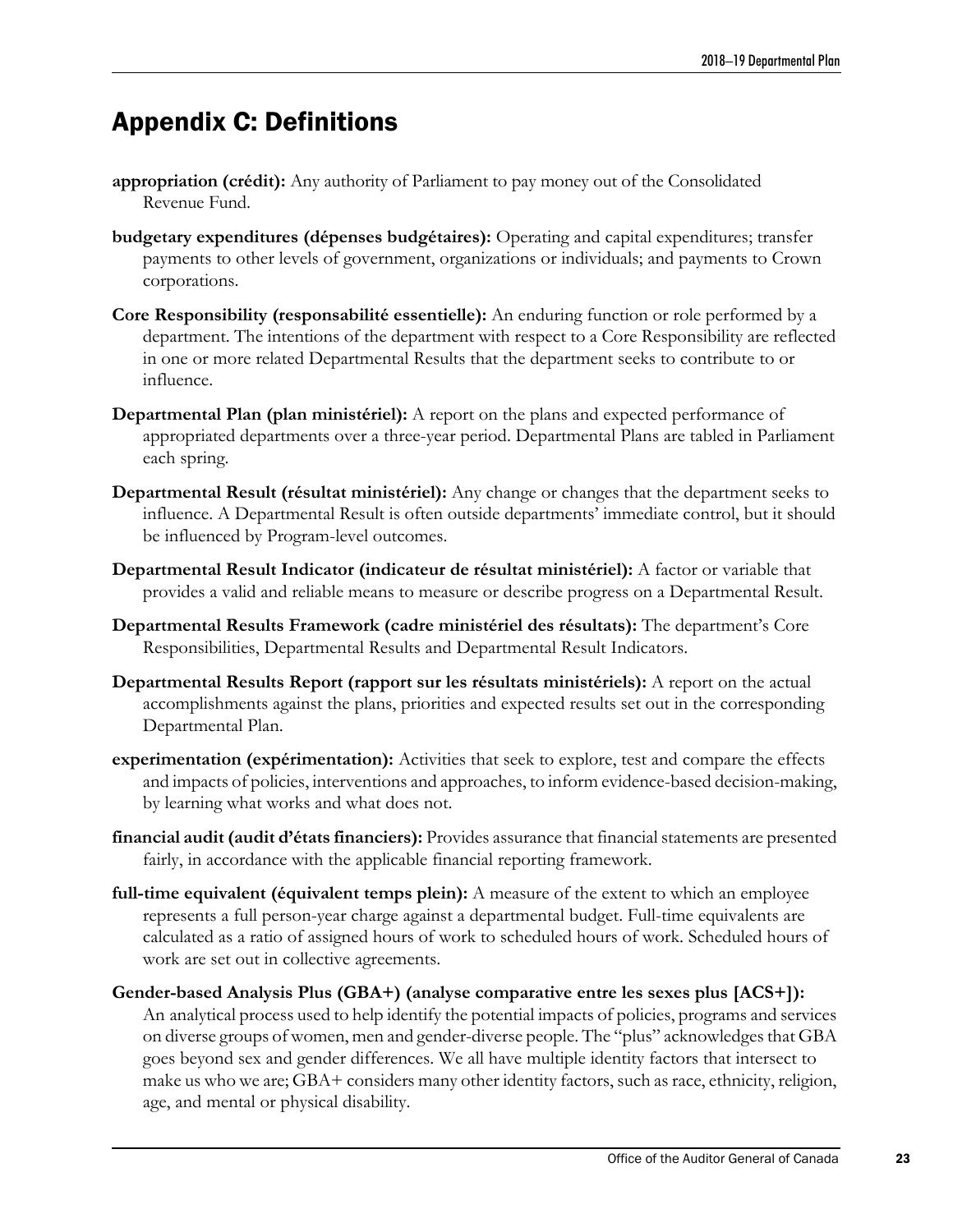- **government-wide priorities (priorités pangouvernementales):** For the purpose of the 2018–19 Departmental Plan, government-wide priorities refers to those high-level themes outlining the government's agenda in the 2015 Speech from the Throne, namely: Growth for the Middle Class; Open and Transparent Government; A Clean Environment and a Strong Economy; Diversity is Canada's Strength; and Security and Opportunity.
- **horizontal initiative (initiative horizontale):** An initiative in which two or more federal organizations, through an approved funding agreement, work toward achieving clearly defined shared outcomes, and which has been designated (by Cabinet, a central agency, etc.) as a horizontal initiative for managing and reporting purposes.
- **non-budgetary expenditures (dépenses non budgétaires):** Net outlays and receipts related to loans, investments and advances, which change the composition of the financial assets of the Government of Canada.
- **performance (rendement):** What an organization did with its resources to achieve its results, how well those results compare to what the organization intended to achieve, and how well lessons learned have been identified.
- **performance audit (audit de performance):** An independent, objective, and systematic assessment of how well the government is managing its activities, responsibilities, and resources.
- **performance indicator (indicateur de rendement):** A qualitative or quantitative means of measuring an output or outcome, with the intention of gauging the performance of an organization, program, policy or initiative respecting expected results.
- **performance reporting (production de rapports sur le rendement):** The process of communicating evidence-based performance information. Performance reporting supports decision making, accountability and transparency.
- **planned spending (dépenses prévues):** For Departmental Plans and Departmental Results Reports, planned spending refers to those amounts presented in the Main Estimates.

A department is expected to be aware of the authorities that it has sought and received. The determination of planned spending is a departmental responsibility, and departments must be able to defend the expenditure and accrual numbers presented in their Departmental Plans and Departmental Results Reports.

- **plan (plan):** The articulation of strategic choices, which provides information on how an organization intends to achieve its priorities and associated results. Generally a plan will explain the logic behind the strategies chosen and tend to focus on actions that lead up to the expected result.
- **priority (priorité):** A plan or project that an organization has chosen to focus and report on during the planning period. Priorities represent the things that are most important or what must be done first to support the achievement of the desired Departmental Results.
- **Program (programme):** Individual or groups of services, activities or combinations thereof that are managed together within the department and focus on a specific set of outputs, outcomes or service levels.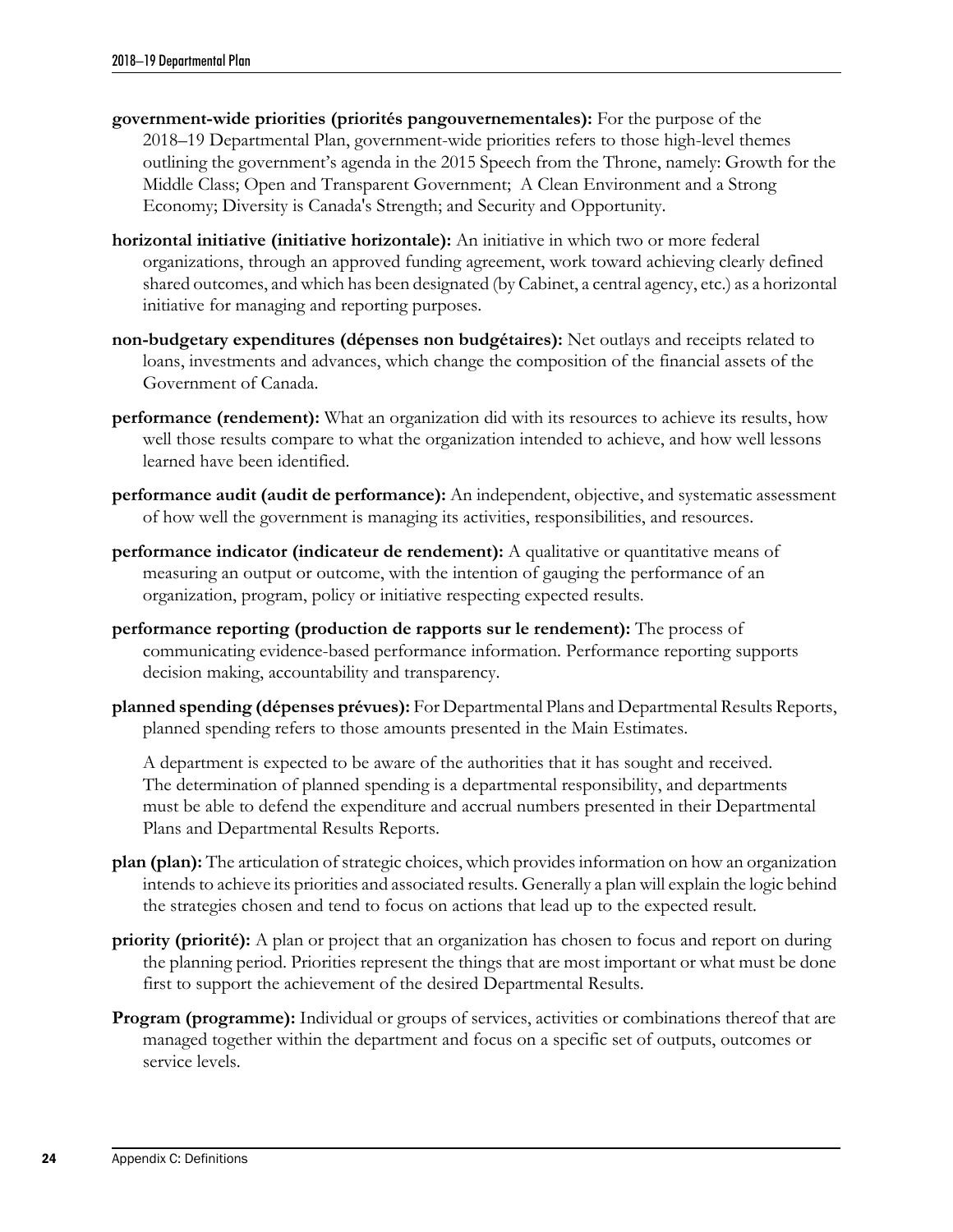- **Program Alignment Architecture (architecture d'alignement des programmes):**<sup>1</sup> A structured inventory of an organization's programs depicting the hierarchical relationship between programs and the Strategic Outcome(s) to which they contribute.
- **results (résultat):** An external consequence attributed, in part, to an organization, policy, program or initiative. Results are not within the control of a single organization, policy, program or initiative; instead they are within the area of the organization's influence.
- **special examination (examen spécial):** A form of performance audit that is conducted within Crown corporations. The scope of special examinations is set out in the Financial Administration Act. A special examination considers whether a Crown corporation's systems and practices provide reasonable assurance that its assets are safeguarded and controlled, its resources are managed economically and efficiently, and its operations are carried out effectively.
- **statutory expenditures (dépenses législatives):** Expenditures that Parliament has approved through legislation other than appropriation acts. The legislation sets out the purpose of the expenditures and the terms and conditions under which they may be made.
- **Strategic Outcome (résultat stratégique):** A long-term and enduring benefit to Canadians that is linked to the organization's mandate, vision and core functions.
- **sunset program (programme temporisé):** A time-limited program that does not have an ongoing funding and policy authority. When the program is set to expire, a decision must be made whether to continue the program. In the case of a renewal, the decision specifies the scope, funding level and duration.
- **target (cible):** A measurable performance or success level that an organization, program or initiative plans to achieve within a specified time period. Targets can be either quantitative or qualitative.
- **voted expenditures (dépenses votées):** Expenditures that Parliament approves annually through an Appropriation Act. The Vote wording becomes the governing conditions under which these expenditures may be made.

 $<sup>1</sup>$  Under the Policy on Results, the Program Alignment Architecture has been replaced by the Program Inventory.</sup>